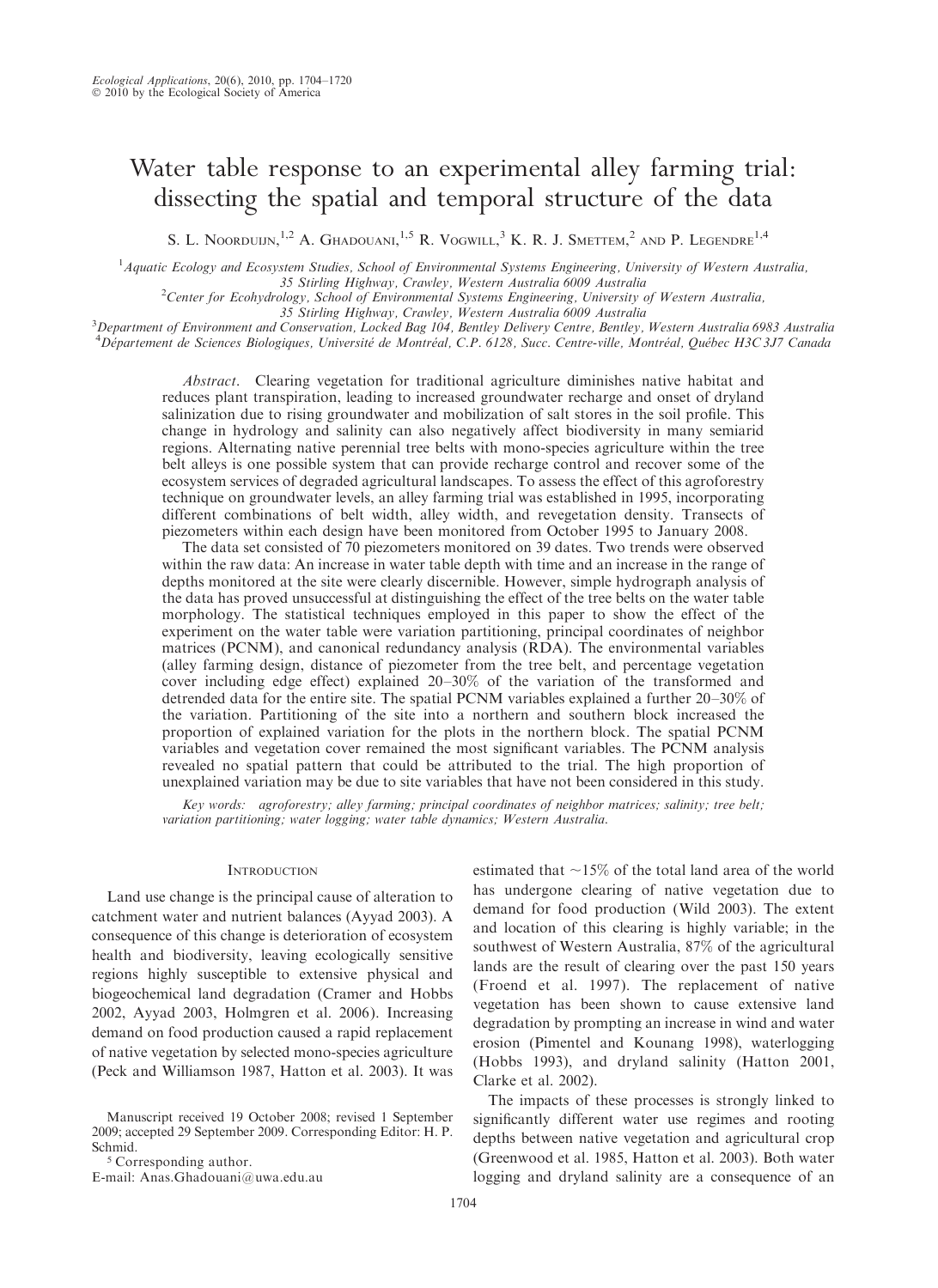

FIG. 1. One-dimensional conceptual diagram of water table response to tree belt. The line with arrows indicates the water table level.

increase in recharge due to a decrease in annual evapotranspiration by the agricultural crops (Hatton and Nulsen 1999, Hatton et al. 2003, Brown et al. 2005). The proliferation of dryland salinity in low-lying areas where the water table has risen and mobilized salt previously stored in the soil profile has a detrimental effect on agricultural crop yields, as well as on the health of native remnant vegetation; this has prompted the need for mitigation and remediation in affected areas (George et al. 1991, Salama et al. 1993).

Long-term control of a rising water table is achieved by increasing the interception of precipitation and use of groundwater. The most ecologically sensitive way to achieve this is by the introduction of vegetation species that have a capacity to intercept and use greater volumes of water, both from the water table and precipitation (Fig. 1). Native woody perennials have the capacity to achieve greater water use due to their ability to intercept large proportions of precipitation and their extensive root networks, which have access to groundwater on a perennial basis, thereby effectively engineering a return to the preclearing environmental conditions (Malajczuk et al. 1984, Hatton and Nulsen 1999, Cooper et al. 2005). However, the necessary proportion of land required to re-instigate hydrological equilibrium in the required manipulation of the water table is under some debate. Estimates of the proportion of revegetation required vary from 80% to 20% of the total catchment area depending on the author, which poses economic concerns for potential agricultural crop yields (George et al. 1997, Bartle 1999). As such, implementation of remediation strategies needs to be a compromise between the economics and logistics of the farming industry, environmental protection, and remediation. One approach to mitigation is to incorporate banded woody vegetation structures into traditional monospecies agriculture. The strategic placement of native perennial tree belts within the landscape (i.e., typically along topographic and groundwater contours) has the potential to provide both environmental and economic compensations. The capacity of alley farming or runoff agroforestry (alternate native perennial belts and cropped alleys) to maximize the use of rainfall by vegetation is best utilized in semiarid, rainfall-reliant agricultural areas (Kang et al. 1984, Lefroy and Stirzaker 1999, Droppelmann and Berliner 2003, Ogunlana et al. 2006).

Previous research on the use of deep-rooted native perennials has focused on (1) the relationship between water use and biomass output (Wildy et al. 2004, Cooper et al. 2005), (2) the interaction between trees and crops (Oliver et al. 2005, Ellis et al. 2006), and (3) the design and implementation of such systems (Lefroy and Stirzaker 1999, Connor 2004). The remedial effects of tree belts for water logging have already been established (Hodgson et al. 2002, Silberstein et al. 2002). Investigation of the positive environmental impacts suggests that banded vegetation structures (alleys) provide wind protection (Bird et al. 1994), increased pest and disease control, and food sources and habitat for native biota (Lefroy et al. 2005). They also control the depth of the water table (Morris and Thompson 1983, Eastham et al. 1993, Sudmeyer and Goodreid 2007) and produce timber, biofuels, carbon sequestration (Bartle et al. 2007), as well as other products (Eastham et al. 1993). Extensive research into various agroforestry techniques have been conducted within Australia (Hajkowicz and Young 2002, Hodgson et al. 2002). However, the limitations due to the financial constraints of large-scale experiments and the long-term monitoring required for adequate analysis have limited the establishment of such investigations.

This study aimed at investigating the effects of tree belts on the water table over a 12-year period. We hypothesized that the seasonal response in the water table beneath the belts would be dampened, while within the alleys (agricultural crops zones), a comparatively greater seasonal fluctuation would be observed. The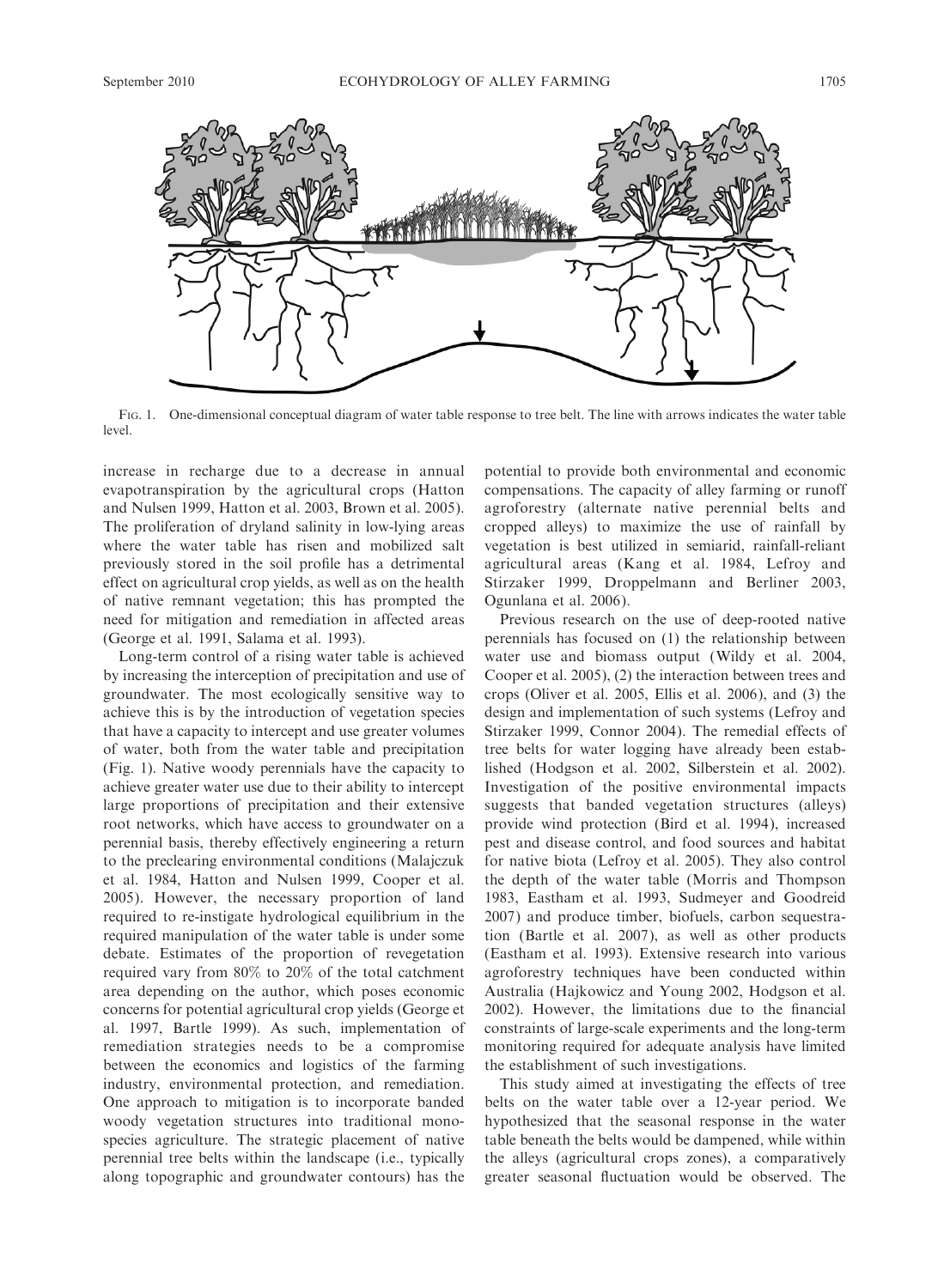

FIG. 2. Davenports trial site. (a) Location of the trial site in Western Australia. (b) Topography at the site (in meters above Australian height datum, AHD); black boxes outline the location of the trial plots, shown in Universal Transverse Mercator Northings and Eastings. (c) A plan of the trial site: the black boxes identify locations of the trial plots (D1–21) and control plots (DC1, DC2), and the small black dots show locations of the transects with piezometers (which measure changes in hydrostatic pressure).

additional complexity of tree root morphology would result in a dampening effect that would diminish as the distance from the tree belt increases. Therefore, to facilitate this investigation, an adequate monitoring network was required to fully assess the spatial impacts of the tree belts. A number of different combinations of belt widths and alley widths were created to further our knowledge of the effect of different alley farming designs. However, due to the spatial heterogeneity across the site, we did not anticipate an even response. So, to further gauge the spatial variability, plots containing all the different alley farming designs were distributed across the site. Determination of the optimal planting design for salinity mitigation would be defined by its impact on the water table. The best design would hopefully create a maximum draw-down  $>2$  m BGL (below ground level; Nulsen 1981). Determination of this optimal design was necessary prior to widespread agroforestry application. Analysis of the simple hydrographic trend in the shallow piezometers throughout the site has proved unable to distinguish the effect of the different alley farming designs. We have therefore applied spatial statistical techniques in order to investigate design effects on the water table response.

## **METHODS**

#### Site description

The trial site formed part of the Toolibin Alley Farming Trial and is located on privately owned farmland within the Toolibin Lake Natural Diversity Recovery Catchment, located 8 km north of Toolibin Lake in Western Australia (32°50'36" S, 117°38'65" E; Fig. 2). The site, which experiences a mediterranean climate (Table 1), consists of 21 plots, with three repetitions of seven different alley farming treatments designs (A to G in Table 2). The treatment designs (Table 2, Fig. 2) involved variations in alley width, belt width, and woody perennial species. Each belt contained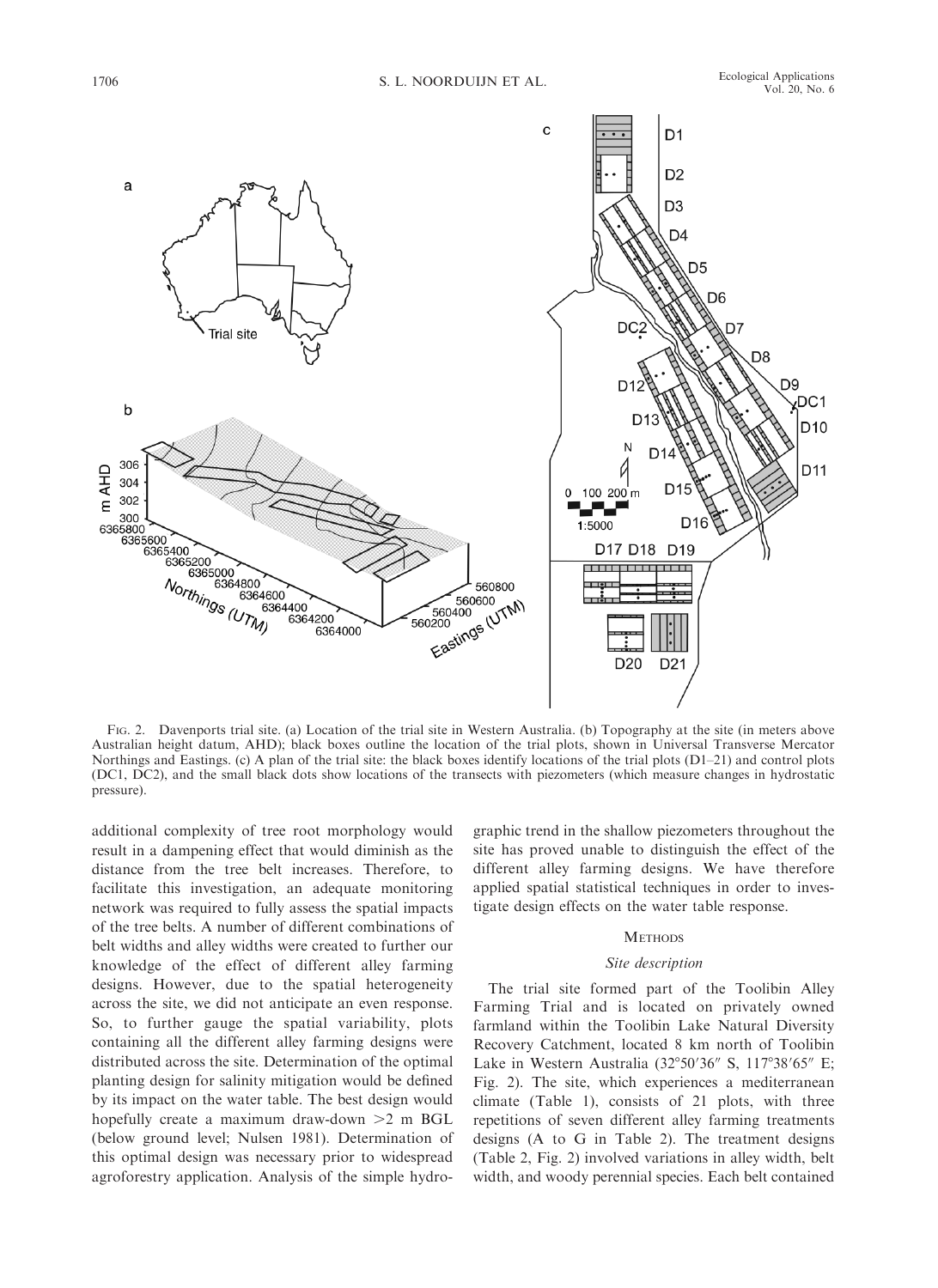| Period           | Rainfall (mm) | Mean pan<br>evaporation $\text{(mm/yr)}$ | Temperature<br>range $(^{\circ}C)$ | Rainfall $(\%)$ |
|------------------|---------------|------------------------------------------|------------------------------------|-----------------|
| Annual           | $370 - 420$   | 1800                                     |                                    |                 |
| Summer (Sep–Apr) |               |                                          | $9 - 30$                           | $23 - 44$       |
| Winter (May–Aug) |               |                                          | $5 - 20$                           | 60              |

TABLE 1. Climate characteristics of the Davenports site, Toolibin Alley Farming Trial, Western Australia.

three main woody perennial species: Eucalyptus vegrandis, E. occidentalis, and Casuarina obesa. Each plot contained a transect of shallow piezometers (instruments that measure changes in hydrostatic pressure), which extended from the center of the native tree belt to the center of the alley to assess the impact of the tree belt on the water table morphology through time. The number of piezometers per plot differed according to treatment designs; one of the replicate plots for each treatment design included intermediate bores. Control piezometers were also installed on the site to measure the open paddock water table responses. The piezometers

 $\overline{a}$ 

were installed to a depth of 3.7 m. The lower 2 m of the piezometers were cased using slotted casing in order to focus water table monitoring on the superficial aquifer.

## Data acquisition and calibration

Water table response in terms of static water level (SWL) depths, in meters below ground level (m BGL), was measured at various time intervals. Piezometers were monitored monthly for the first 1–2 years (to establish seasonal patterns); this was subsequently reduced (see Fig. 3). For the period October 1995 to January 2008, Davenports was sporadically monitored

TABLE 2. Detailed description of Toolibin Alley Farming Trial at the Davenports, Western Australia, organized by treatment design (A–G).

| Treatment type | Belt           | Alley            | Revegetation | Cover plus         | No. bores                                  |
|----------------|----------------|------------------|--------------|--------------------|--------------------------------------------|
| and plot       | width $(m)$    | width $(m)$      | $(\%)$       | edge $(\%)\dagger$ |                                            |
| A              |                |                  |              |                    |                                            |
| D7             | 32             | 74               | 30.2         | 33.02              | $\begin{array}{c} 3 \\ 3 \\ 5 \end{array}$ |
| D <sup>9</sup> | 32             | 74               | 30.2         | 33.02              |                                            |
| D16            | 32             | 74               | 30.2         | 33.02              |                                            |
| B              |                |                  |              |                    |                                            |
| D2             | 18             | 102              | 15           | 17.50              | $\begin{array}{c} 3 \\ 3 \\ 5 \end{array}$ |
| D12            | 18             | 102              | 15           | 17.50              |                                            |
| D15            | 18             | 102              | 15           | 17.50              |                                            |
| $\mathsf{C}$   |                |                  |              |                    |                                            |
| D <sub>5</sub> | 18             | 42               | 30           | 40                 | $\begin{array}{c} 3 \\ 3 \\ 5 \end{array}$ |
| D14            | 18             | 42               | 30           | 40                 |                                            |
| D17            | 18             | 42               | 30           | 40                 |                                            |
| $\mathbf D$    |                |                  |              |                    |                                            |
| D <sub>3</sub> | 11             | 56               | 16.4         | 25.37              | $\begin{array}{c} 3 \\ 3 \\ 5 \end{array}$ |
| D <sub>8</sub> | 11             | 56               | 16.4         | 25.37              |                                            |
| D20            | 11             | 56               | 16.4         | 25.37              |                                            |
| E              |                |                  |              |                    |                                            |
| D <sub>6</sub> | 11             | 22.5             | 32.8         | 41.79              | $\frac{2}{4}$                              |
| D13            | 11             | 22.5             | 32.8         | 41.79              |                                            |
| D19            | 11             | 22.5             | 32.8         | 41.79              |                                            |
| F              |                |                  |              |                    |                                            |
| D <sub>4</sub> | $\overline{4}$ | 27.5             | 12.7         | 22.22              | $\frac{2}{4}$                              |
| D10            | $\overline{4}$ | 27.5             | 12.7         | 22.22              |                                            |
| D18            | $\overline{4}$ | 27.5             | 12.7         | 22.22              |                                            |
| G              |                |                  |              |                    |                                            |
| D1             | 138            | $\boldsymbol{0}$ | 100          | 100                | $\begin{array}{c} 3 \\ 3 \\ 3 \end{array}$ |
| D11            | 138            | $\mathbf{0}$     | 100          | 100                |                                            |
| D21            | 138            | $\theta$         | 100          | 100                |                                            |
| Control        |                |                  |              |                    |                                            |
| DC1            |                | .                | $\mathbf{0}$ |                    | 1                                          |
| DC2            | .              | .                | $\theta$     | .                  | $\mathbf{1}$                               |

Note: The two control plots, DC1 and DC2, represent 100% annual vegetation. They were not located within the influence of any of the tree belt treatments.

- Vegetation cover including edge effect (%).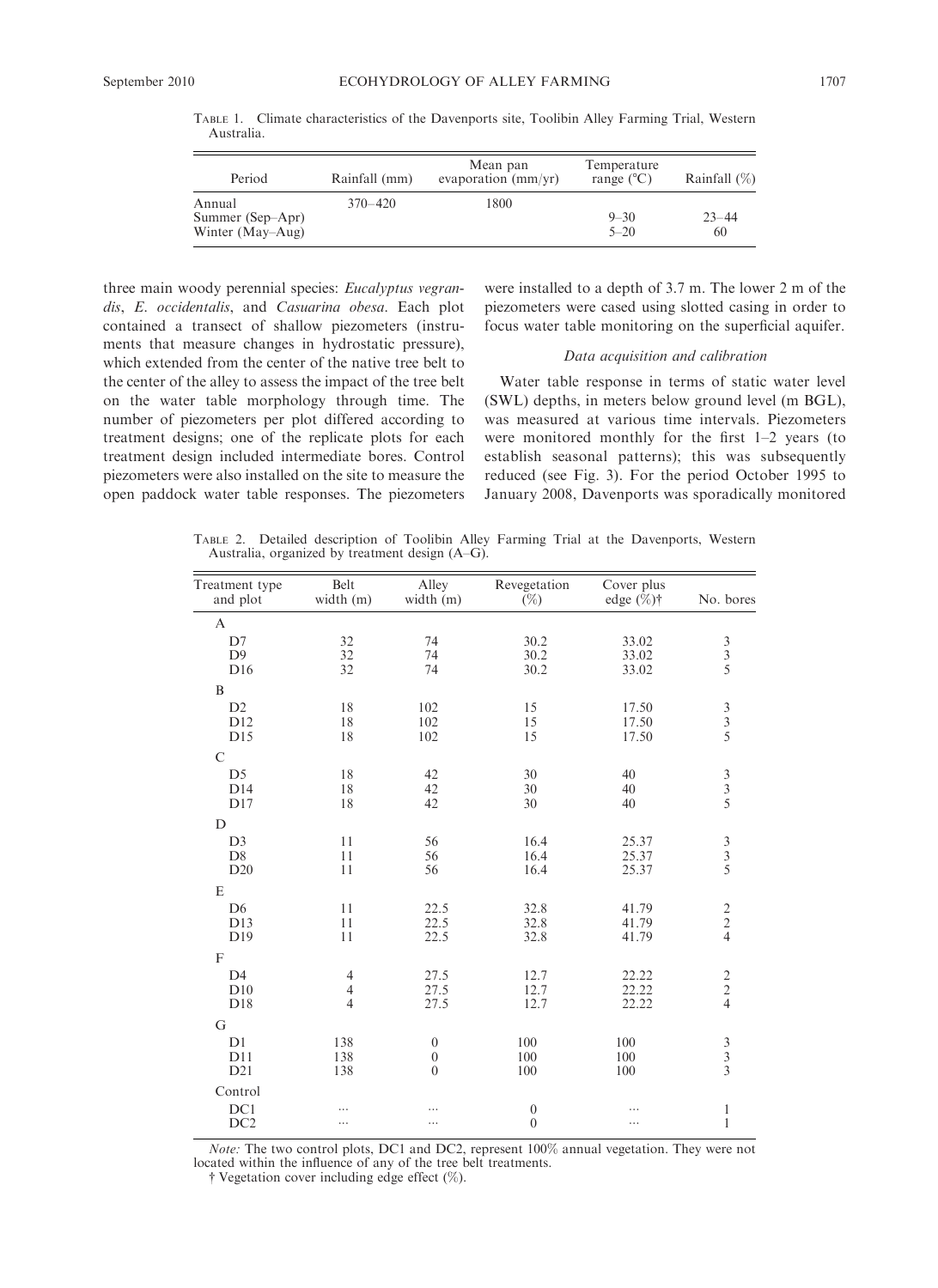

FIG. 3. (a) Hydrograph of the mean water table depth (meters below ground level, BGL) of all bores (solid squares) at the experiment site. Solid black lines and open symbols represent hydrographs of the two control piezometers (DC1 and DC2 in open paddock). (b) Hydrograph of the mean water table depth of those bores located in the northern block (D1–D16, circles) and southern block (D17–D21, squares) at the site. Data are for the years 1995–2008.

on 39 dates. A number of piezometers from each plot were selected for falling head slug test analysis to assess the hydraulic conductivity at the site (Hvorslev 1951, Bouwer and Rice 1976); a survey of the piezometers allowed meters above Australian height datum (m AHD) to be estimated using a local datum. The data set was rationalized, excluding piezometers where inconsistent monitoring, meaning insufficient data, was available for all dates. For piezometers where estimations were considered consistent and usable, the depth to the water table was approximated by assessing plot and treatment water table trends. The rationalized water table data set included 70 piezometers (rows) monitored on 39 dates (columns of the three data tables). Due to the relative nature of the water table, the condensed data set was transformed into three types: absolute, relative, and normalized. The absolute data set consisted of SWL data in m AHD (relative to height datum), which enabled analysis of the data while excluding any reference to the surface topography, i.e., relative to an underlying flat surface. The relative data set represented the SWL data in m BGL (relative to the ground surface), which is of greater use when accessing ecohydrological impacts of the water table; however, variations in surface topography were not considered. Therefore, the normalized data set was included, which removed any topographic variation in the ground level from the m BGL data set on a per plot basis using the survey data. This allowed the water table data to be expressed relative to a level ground surface. Data sets will be referred to as  $SWL<sub>abs</sub>$ ,  $SWL<sub>rel</sub>$ , and  $SWL<sub>norm</sub>$ , respectively.

## Data transformation and detrending

The declining trend observed in the response data with time (Fig. 3) is primarily driven by rainfall decline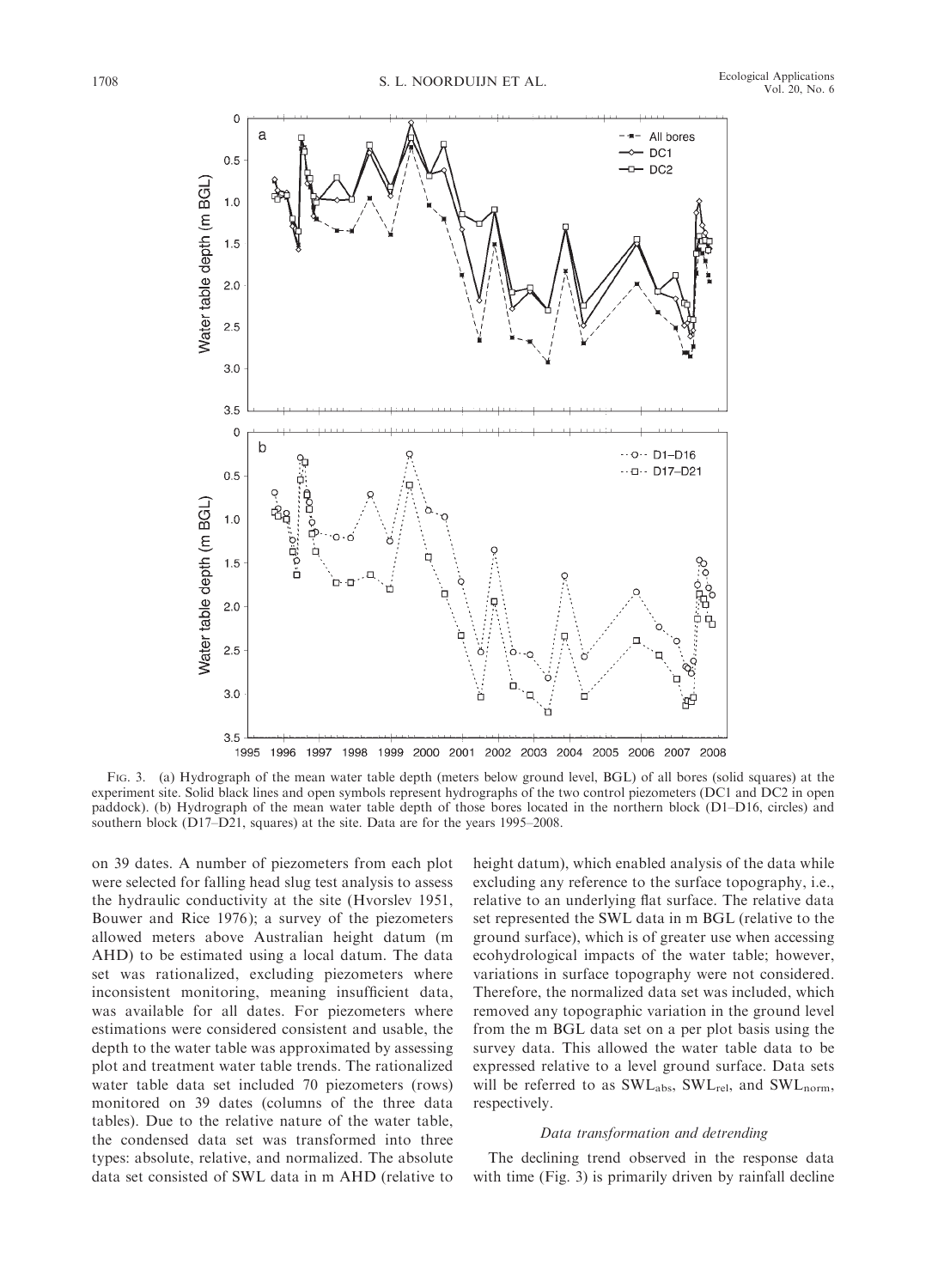

FIG. 4. Cumulative deviation from the mean (CDFM) monthly rainfall (line) and total annual rainfall (bars) recorded at Corrigin meteorological station, Western Australia, for the period from January 1911 to 2007. The dashed vertical line identifies the start of the experiment.

in the area (Smith et al. 2000, Indian Ocean Climate Initiative 2002, Hope et al. 2006). The Corrigin meteorological station ( $\sim$  50 km north of the study site) has the longest rainfall record near the study site; therefore, that station was used to illustrate the general trend in both monthly (CDFM) and annual rainfall depths from 1910 to 2008 (Fig. 4). An overall decline in winter rainfall (May–October) of 10–15% has been observed over the last 25–30 years compared to the preceding 50-year average (Indian Ocean Climate Initiative 2002). Trend analysis has been shown to have limited application for shallow-water table responses; the proximity of the land surface to the water table locally brings new water balance processes (evaporation and transpiration) into action (Ferdowsian et al. 2001). To overcome this added complexity, the data were Hellinger-transformed. The transformation consisted of expressing each datum as a proportion of the sum of all dates for each piezometer, which controls for any effect of the temporal rainfall trend, and taking the square root of the resulting value (Legendre and Gallagher 2001).

The Shapiro-Wilk test for normality was used to assess the distribution of the data for each of the data sets on each date (Shapiro and Wilk 1965). In most cases, the hypothesis of normality was rejected. The following statistical methods can be applied to both normal and non-normally distributed data.

Preliminary redundancy analyses (described in Statistical analyses) of the three Hellinger-transformed data sets on the  $x$ ,  $y$  coordinates of the piezometers identified significant linear spatial trends across the trial site. The geographic coordinates significantly explained 14.6%, 17.2%, and 16.9% of the variation in the  $SWL<sub>abs</sub>$ ,  $SWL_{rel}$ , and  $SWL_{norm}$  data sets, respectively. This suggests the presence of a large-scale spatial structure, due, for example, to the distribution of rainfall and the basement structure, broader than the extent of the sampling area, and therefore impossible to analyze within the trial. In order to remove these influences, the data were spatially detrended by computing the residuals of a linear model of each column of the data tables on the site coordinates, prior to further analyses (Legendre and Legendre 1998).

# Statistical analyses

The use of techniques commonly applied to studies in the field of community ecology has been shown to be effective for the assessment of spatial relationships within other fields (Bellier et al. 2007). The statistical techniques utilized in this study are described in the following sections.

#### Principal coordinates of neighbor matrices

We can safely hypothesize that the spatial structures found in the field data are multi-scale, resulting from a combination of induced spatial dependence (i.e., the response variables are spatially structured because of the spatial structure in influencing environmental variable) and spatial autocorrelation resulting from the spatial dynamics of the response variables themselves (Legendre and Legendre 1998). Multi-scale spatial modeling was carried out in two steps. The first step consisted of using the geographic coordinates of the 70 piezometers to create a set of variables that represent a spectral decomposition of the spatial relationships among the 70 points. These variables are called principal coordinates of neighbor matrices (PCNM) eigenfunctions. They basically model the spatial relationships among the points at all scales that can be perceived by the sampling design. Their construction has been described in recent papers (Borcard and Legendre 2002, Borcard et al.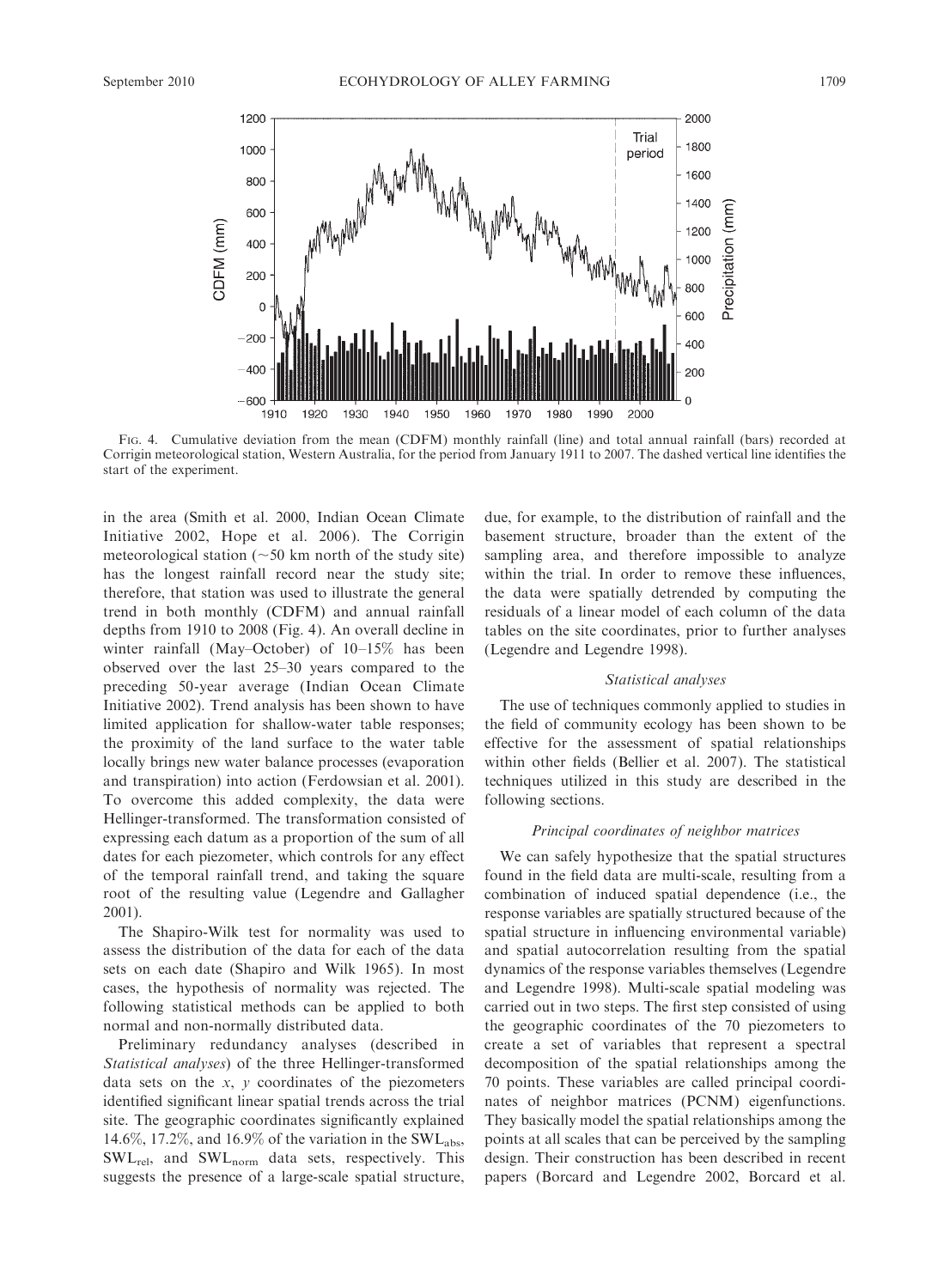TABLE 3. Variables included in the statistical analyses.

| Variable or matrix                                           | Code        | Units  | Explanation                                                                                                                                                 |
|--------------------------------------------------------------|-------------|--------|-------------------------------------------------------------------------------------------------------------------------------------------------------------|
| Treatment design                                             | TreatDes    | letter | related to the belt and alley width (see Table 2), nominal<br>variable (factor)                                                                             |
| Distance of bore from belt                                   | Dist.       | m      | location of bore in relation to the edge of the tree belt                                                                                                   |
| Vegetation cover including edge effect                       | VegCov      | $\%$   | the percentage of revegetation including 3-m edge effect<br>for each plot or subsection where TreatDes did not<br>extend across the entire plot; see Fig. 2 |
| Principal coordinates of neighbor matrices<br>eigenfunctions | <b>PCNM</b> | number | variables used to model the spatial relationships among<br>the bore locations across the site                                                               |

2004). The second step consisted in using these eigenfunctions as explanatory variables of the piezometer water table data in a form of multivariate regression called canonical redundancy analysis. PCNM analysis carried out in that way has proven a highly efficient technique to describe the multi-scale spatial structures of multivariate response data (Dray et al. 2006).

The PCNM eigenfunctions modeling positive spatial autocorrelation (i.e., those that had Moran's I statistics larger than the expected value,  $E(I)$ ) were identified; only those were kept for the next step since negative autocorrelation does not correspond to processes of interest in the present study, as described at the beginning of the previous paragraph. A forward selection procedure implementing a permutation test was applied to those PCNM variables to determine which ones had a significant relationship with the response data. The significant PCNMs were then incorporated as explanatory variables in canonical redundancy analysis and variation partitioning, described in the next section, to describe the spatial structures present in data observed at the trial site.

## Variation partitioning

The technique of variation partitioning determines how much of the variation of a response data table is explained by linear models of two or more sets of explanatory variables (Legendre and Legendre 1998). We studied how much of the spatial variation in the SWL data can be explained by the treatments and other intervening variables. The explanatory data consist of four variables or tables:  $X_1$ , the treatment types;  $X_2$ , the distance of piezometer from tree belt;  $X_3$ , the percentage vegetation cover per plot (with the inclusion of a 3-m belt width extension due to interaction effect between tree belt and alley, as in edge effect, see Wildy et al. 2003); and  $X_4$ , the significant PCNMs (Table 3). The adjusted  $R^2$  ( $R_a^2$ ) statistic was used to assess the proportion of the response variation explained by each explanatory data set and their combinations. The  $R_a^2$  provides unbiased estimates of the explained variation (Peres-Neto et al. 2006). Variation partitioning was carried out using the ''varpart'' function of the ''vegan'' R-language library (Oksanen et al. 2008, R Development Core Team 2008); in that function, the variation explained by each explanatory data table and their combinations is assessed by RDA.

## Canonical redundancy analysis (RDA)

Canonical redundancy analysis (RDA) was used to assess how much of the variation of a matrix of response variables, containing the values of a SWL variable from different bores (rows) and at different times (columns), was explained by a set of explanatory variables, and obtain a P value for the relationship. If the response data were univariate, RDA would simply be multiple regression. The influence and significance of the independent explanatory variables was measured by the canonical  $R^2$ and tested by permutation; 10 000 permutation of residuals of the null model were performed in each test (Anderson and Legendre 1999). The P value of the test of significance is obtained by comparing the reference (unpermuted) value of the  $F$  statistic derived from the canonical  $R^2$  to the sampling distribution of F obtained by permuting at random the rows of the response matrix. Permutation tests of significance have correct levels of Type I error (and are thus valid) for normal, as well as for extremely non-normal data (Legendre and Legendre 1998, Anderson and Legendre 1999). Partial canonical analysis allows one to determine the partial explanation and significance provided by each variable or group of variables in the presence of a matrix of covariables containing other explanatory variables. The spatial correlation pattern modeled by the PCNM variables is of importance and can be examined individually or for groups of PCNMs. A partial RDA and permutation test of all the selected PCNM variables, controlling for the effects of the environmental variables, assesses the exclusive influence of the PCNMs; it may display spatial patterns related to as yet unmeasured explanatory variables. The canonical axes resulting from that analysis can be plotted on maps. These axes are linear combinations of the spatial PCNM variables while controlling for the environmental variables used as covariables in the analysis. The eigenvalues measure the variance of the observations along the canonical axes (Legendre and Legendre 1998). The RDA and tests of significance were carried out using the ''rda'' and ''anova.cca'' functions of the ''vegan'' library (Oksanen et al. 2008).

## **RESULTS**

#### Entire site

The PCNM analysis for the trial site produced 32 spatial autocorrelations for the truncation distance of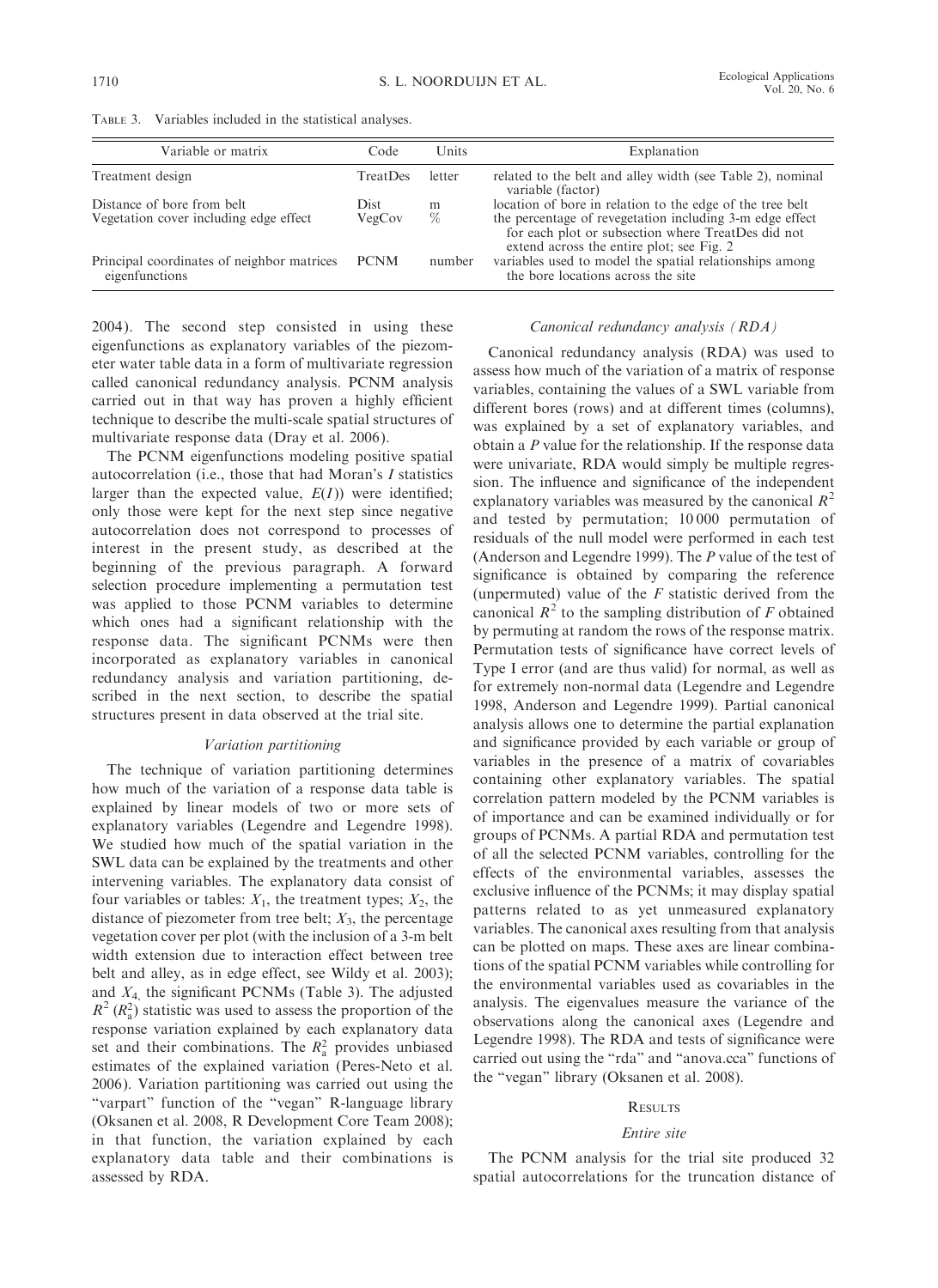|                            | Entire site             |                    | Northern block D1-D16    |                    | Southern block D17-D21 |                    |
|----------------------------|-------------------------|--------------------|--------------------------|--------------------|------------------------|--------------------|
| Data set                   | PCNM rank               | Cumulative $R_a^2$ | PCNM rank                | Cumulative $R_a^2$ | PCNM rank              | Cumulative $R_a^2$ |
| $SWL_{abs}$                |                         |                    |                          |                    |                        |                    |
|                            | $\,$ 8 $\,$             | 0.072              |                          | 0.122              | 1                      | 0.133              |
|                            | 19                      | 0.102              | $\frac{3}{8}$            | 0.218              | $\overline{c}$         | 0.248              |
|                            | 9                       | 0.128              | 21                       | 0.282              |                        |                    |
|                            | 5                       | 0.153              | 6                        | 0.332              |                        |                    |
|                            | 6                       | 0.178              | $\overline{7}$           | 0.381              |                        |                    |
|                            | 4                       | 0.203              | $\overline{\mathcal{L}}$ | 0.421              |                        |                    |
|                            |                         |                    | 9                        | 0.453              |                        |                    |
|                            |                         |                    | $\mathbf{1}$             | 0.474              |                        |                    |
|                            |                         |                    | 17                       | 0.497              |                        |                    |
| $SWL_{rel}$                |                         |                    |                          |                    |                        |                    |
|                            | 6                       | 0.044              |                          | 0.117              | $\mathbf{I}$           | 0.148              |
|                            | 7                       | 0.08               | $\frac{3}{8}$            | 0.202              | $\overline{c}$         | 0.221              |
|                            | 8                       | 0.114              | 6                        | 0.283              |                        |                    |
|                            | 4                       | 0.142              | 17                       | 0.323              |                        |                    |
|                            | 5                       | 0.168              |                          | 0.364              |                        |                    |
|                            |                         | 0.188              | $\frac{9}{7}$            | 0.405              |                        |                    |
|                            | $\frac{2}{9}$           | 0.208              | 4                        | 0.443              |                        |                    |
|                            | 19                      | 0.227              | 21                       | 0.469              |                        |                    |
|                            | 10                      | 0.244              | 10                       | 0.486              |                        |                    |
|                            | 3                       | 0.26               | 1                        | 0.503              |                        |                    |
| $\text{SWL}_{\text{norm}}$ |                         |                    |                          |                    |                        |                    |
|                            | $\overline{\mathbf{c}}$ | 0.104              |                          | 0.093              | 1                      | 0.19               |
|                            | $\mathbf{1}$            | 0.203              | $\frac{3}{6}$            | 0.176              |                        |                    |
|                            | $\,$ 8 $\,$             | 0.237              | $\,$ $\,$                | 0.256              |                        |                    |
|                            | 3                       | 0.271              | $\frac{9}{1}$            | 0.308              |                        |                    |
|                            | $\boldsymbol{7}$        | 0.299              |                          | 0.347              |                        |                    |
|                            | 4                       | 0.325              | $\frac{2}{17}$           | 0.381              |                        |                    |
|                            | 6                       | 0.347              |                          | 0.413              |                        |                    |
|                            | 19                      | 0.364              | 7                        | 0.443              |                        |                    |
|                            | 5                       | 0.378              | $\overline{\mathcal{L}}$ | 0.474              |                        |                    |
|                            |                         |                    | 21                       | 0.497              |                        |                    |

TABLE 4. Spatial PCNM variables retained by forward selection ( $\alpha = 5\%$ ) for three data sets (absolute, relative, and normalized static water level response, SWL) and cumulative  $R_a^2$  values for the entire site and the northern and southern blocks.

*Notes:* The northern block includes control plots. The adjusted  $R^2 (R_a^2)$  provides unbiased estimates of the explained variation.

316.7 m (Table 4). The number, rank, and scale of the PCNM variables selected by forward selection varied among the three detrended data sets implying that, although the spatial and temporal trends within the data have been reduced, variability between the data sets still exists. The largest portion of variation explained by the PCNMs was found in the SWL<sub>norm</sub> data. The ranking of the PCNM variables provides an insight into the scales of variability across the site since the first PCNM variables model broad-scaled patterns and the last, finescaled patterns. Most notable are the differences in the influences of broad and fine scales among the data sets.

The impact of the variables included in the variation partitioning can clearly be seen in Table 5. There remains a large portion of unexplained variation across all three data sets; the values range from 0.46 to 0.63  $R_a^2$ . The largest fraction of explained variation is always modeled by the PCNMs (0.20 to 0.38 alone, 0.19 to 0.31 when considering covariables); it is statistically significant in all data sets. Among the environmental variables, vegetation cover has the highest  $R_a^2$  (0.14 to 0.34 alone, 0.001 to 0.056 when considering covariables). Treatment design and distance from tree belt remain consistently low and are not statistically significant across all data sets. The impact attributed to the variable treatment design is related to the width of the tree belt and alley; intrinsic to this is the percentage of revegetation (belt width/(alley width  $+$  belt width)). The consistently low  $R_a^2$  of the response data explained by this variable indicates that the overall impact of treatment design is not as important as vegetation cover. Similarly, distance from tree belt only has a small  $R_a^2$ , this suggests that the response expected from the conceptual model had not been achieved and that the area of influence by the trees is wider than expected, possibly due to the greater than anticipated lateral extent of tree roots. The influence of topography can be observed in the increase in explained variation when the  $SWL<sub>abs</sub>$  and  $SWL<sub>rel</sub>$  data sets are compared; the rise in  $R_a^2$  is best observed for the vegetation cover (0.136 for  $SWL_{abs}$  to 0.205 for  $SWL_{rel}$ ) and PCNM variables  $(0.303$  for SWL<sub>abs</sub> to 0.261 for SWL<sub>rel</sub>) (Table 5). The variation in the results among the data sets indicates that, although the topography at the site is relatively flat, it accounts for 10% of the variation of the data. The SWLnorm data set has the lowest residual variation  $(0.465)$  of all three data sets  $(0.637$  for SWL<sub>abs</sub> and 0.539 for SWL<sub>rel</sub>) reaffirming that site topography has an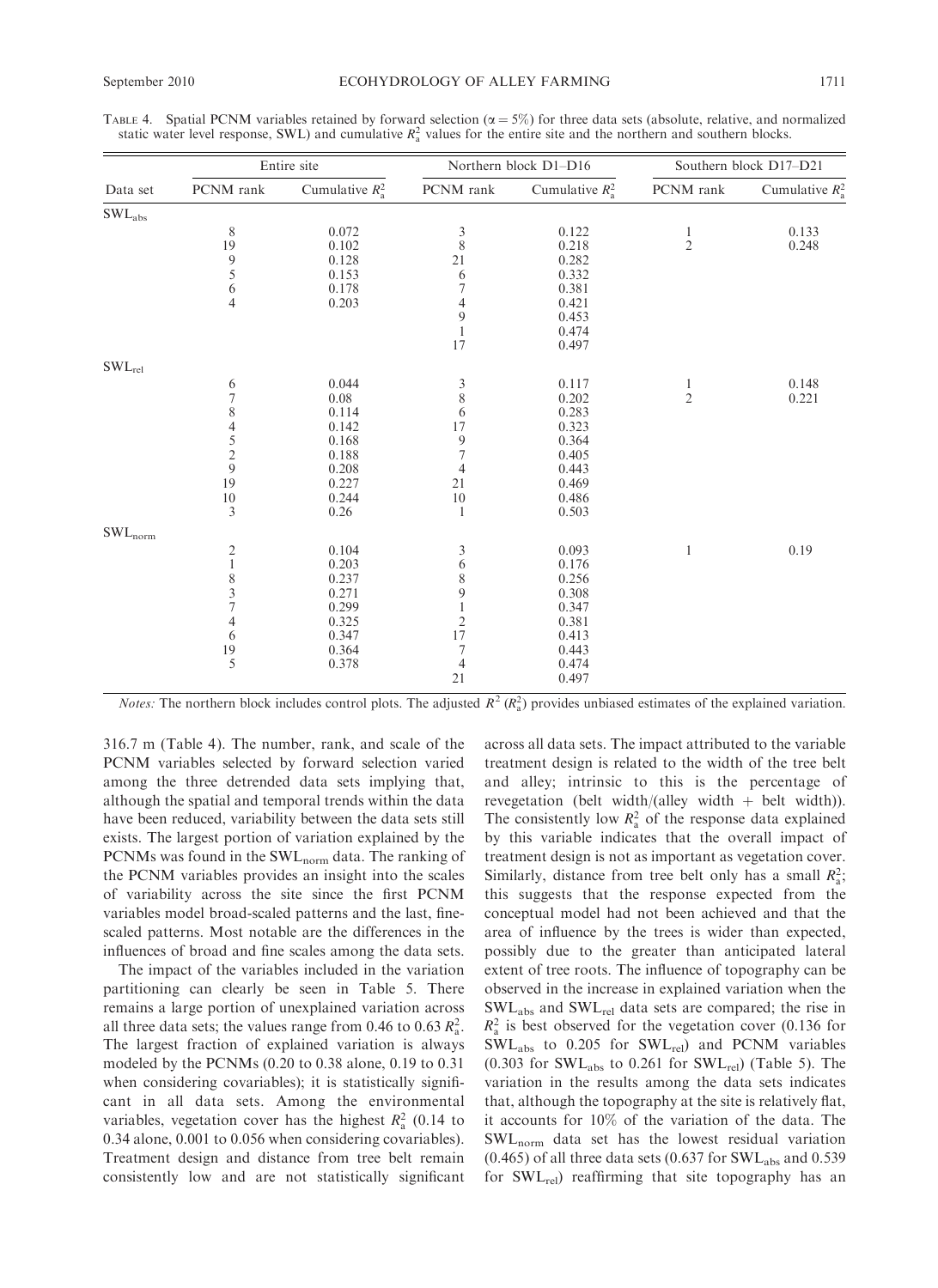TABLE 5. Results of variation partitioning (adjusted  $R^2$ ,  $R_a^2$ ) across the entire site and the northern and southern blocks for the three response data sets.

|                                                                                                                                                                                                                                                                                                                                                                                                                                                                                                                                                                             |                        | Entire site |                            |                        | Northern block D1-D16 |                            |
|-----------------------------------------------------------------------------------------------------------------------------------------------------------------------------------------------------------------------------------------------------------------------------------------------------------------------------------------------------------------------------------------------------------------------------------------------------------------------------------------------------------------------------------------------------------------------------|------------------------|-------------|----------------------------|------------------------|-----------------------|----------------------------|
| Variable                                                                                                                                                                                                                                                                                                                                                                                                                                                                                                                                                                    | $\text{SWL}_{\rm abs}$ | $SWL_{rel}$ | $\text{SWL}_{\text{norm}}$ | $\text{SWL}_{\rm abs}$ | $SWL_{rel}$           | $\text{SWL}_{\text{norm}}$ |
| TreatDes [aeghklno]                                                                                                                                                                                                                                                                                                                                                                                                                                                                                                                                                         | 0.068                  | 0.092       | 0.081                      | 0.125                  | 0.129                 | 0.091                      |
| Dist [befiklmo]                                                                                                                                                                                                                                                                                                                                                                                                                                                                                                                                                             | 0.051                  | 0.073       | 0.093                      | 0.067                  | 0.08                  | 0.083                      |
| VegCov [cfgjlmno]                                                                                                                                                                                                                                                                                                                                                                                                                                                                                                                                                           | 0.136                  | 0.205       | 0.166                      | 0.264                  | 0.344                 | 0.287                      |
| PCNM [dhijkmno]                                                                                                                                                                                                                                                                                                                                                                                                                                                                                                                                                             | 0.203                  | 0.261       | 0.378                      | 0.497                  | 0.503                 | 0.497                      |
| [a]                                                                                                                                                                                                                                                                                                                                                                                                                                                                                                                                                                         | $0.006**$              | $0.020*$    | $0.016*$                   | $0.019\dagger$         | 0.014                 | $0.019*$                   |
| $[b] \centering% \includegraphics[width=1.0\textwidth]{figs/fig_0a}% \includegraphics[width=1.0\textwidth]{figs/fig_0b}% \includegraphics[width=1.0\textwidth]{figs/fig_0b}% \includegraphics[width=1.0\textwidth]{figs/fig_0b}% \includegraphics[width=1.0\textwidth]{figs/fig_0b}% \includegraphics[width=1.0\textwidth]{figs/fig_0b}% \includegraphics[width=1.0\textwidth]{figs/fig_0b}% \includegraphics[width=1.0\textwidth]{figs/fig_0b}% \includegraphics[width=1.0\textwidth]{figs/fig_0b}% \includegraphics[width=1.0\textwidth]{figs/fig_0b}% \includegraphics[$ | $0.020***$             | $0.029**$   | $0.032**$                  | $0.028\dagger$         | 0.015                 | $0.026**$                  |
| [c]                                                                                                                                                                                                                                                                                                                                                                                                                                                                                                                                                                         | $0.044***$             | $0.038**$   | $0.029**$                  | 0.056                  | $0.049**$             | $0.041***$                 |
| $[d]$                                                                                                                                                                                                                                                                                                                                                                                                                                                                                                                                                                       | $0.191***$             | $0.220***$  | $0.311***$                 | $0.282\dagger$         | $0.203***$            | $0.271***$                 |
| $[e] \centering% \includegraphics[width=1.0\textwidth]{figs/fig_0a}% \includegraphics[width=1.0\textwidth]{figs/fig_0b}% \includegraphics[width=1.0\textwidth]{figs/fig_0b}% \includegraphics[width=1.0\textwidth]{figs/fig_0b}% \includegraphics[width=1.0\textwidth]{figs/fig_0b}% \includegraphics[width=1.0\textwidth]{figs/fig_0b}% \includegraphics[width=1.0\textwidth]{figs/fig_0b}% \includegraphics[width=1.0\textwidth]{figs/fig_0b}% \includegraphics[width=1.0\textwidth]{figs/fig_0b}% \includegraphics[width=1.0\textwidth]{figs/fig_0b}% \includegraphics[$ | $-0.004$               | $-0.005$    | $-0.011$                   | $-0.003$               | $-0.005$              | $-0.009$                   |
| [f]                                                                                                                                                                                                                                                                                                                                                                                                                                                                                                                                                                         | 0.048                  | 0.042       | 0.048                      | 0.01                   | 0.016                 | 0.026                      |
|                                                                                                                                                                                                                                                                                                                                                                                                                                                                                                                                                                             | 0.029                  | 0.045       | 0.032                      | $-0.004$               | $-0.002$              | $-0.005$                   |
| $\begin{bmatrix} g \\ h \end{bmatrix}$                                                                                                                                                                                                                                                                                                                                                                                                                                                                                                                                      | 0.005                  | $-0.004$    | 0.007                      | 0.009                  | 0.008                 | 0.001                      |
| $[1] % \begin{center} % \includegraphics[width=\linewidth]{imagesSupplemental_3.png} % \end{center} % \caption { % Our method is used for the method. % Our method is used for the method. % The method is used for the method. % The method is used for the method. % } % \label{fig:example} %$                                                                                                                                                                                                                                                                           | 0.01                   | $-0.001$    | 0.016                      | 0.000                  | 0.009                 | $-0.008$                   |
| $\begin{bmatrix} \mathbf{j} \\ \mathbf{k} \end{bmatrix}$                                                                                                                                                                                                                                                                                                                                                                                                                                                                                                                    | 0.01                   | 0.039       | 0.022                      | 0.05                   | 0.106                 | 0.086                      |
|                                                                                                                                                                                                                                                                                                                                                                                                                                                                                                                                                                             | $-0.001$               | $-0.001$    | $-0.003$                   | $-0.003$               | $-0.002$              | 0.003                      |
| $[1] % \centering \includegraphics[width=0.9\columnwidth]{figures/fig_10.pdf} \caption{The graph $\mathcal{N}_1$ is a function of the number of~\textit{N}_1$ (left) and the number of~\textit{N}_2$ (right) and the number of~\textit{N}_1$ (right) are shown in Fig.~\ref{fig:10}. } \label{fig:11}$                                                                                                                                                                                                                                                                      | 0.018                  | 0.033       | 0.011                      | $-0.006$               | $-0.003$              | $-0.005$                   |
| [m]                                                                                                                                                                                                                                                                                                                                                                                                                                                                                                                                                                         | $-0.027$               | 0.003       | $-0.004$                   | 0.045                  | 0.06                  | 0.055                      |
| [n]                                                                                                                                                                                                                                                                                                                                                                                                                                                                                                                                                                         | 0.028                  | 0.031       | 0.024                      | 0.118                  | 0.128                 | 0.093                      |
| [0]                                                                                                                                                                                                                                                                                                                                                                                                                                                                                                                                                                         | $-0.013$               | $-0.026$    | 0.004                      | $-0.004$               | $-0.01$               | $-0.005$                   |
| $[p]$ = residual of the column                                                                                                                                                                                                                                                                                                                                                                                                                                                                                                                                              | 0.637                  | 0.539       | 0.465                      | 0.404                  | 0.414                 | 0.41                       |

Notes: The explanatory variables included the treatment design (TreatDes), the distance of the bores from tree belt (Dist), the vegetation cover (VegCov), and the spatial PCNM variables. The main fractions [a] to [d] were tested for significance by partial canonical analysis. Fraction names correspond to Fig. 5. Negative  $R_a^2$  values are interpreted as zeros since the corresponding effects are less than those of random numbers with normal distribution.

- Highly significant (\*\*\*) when VegCov is excluded from RDA.

 $P < 0.5$ , \*\*  $P < 0.01$ , \*\*\*  $P < 0.001$ .

influence, which along with hydraulic gradients, will control the depth of the water table.

Much of the variation is explained by the environmental variables. Treatment design, distance of piezometer from tree belt, and vegetation cover including edge effect are in intersection with each other; the fraction of explained variation attributed to each independently ([a], [b], [c]) is only minor (Table 5). These intersections display variation that are explained jointly, by two or more data sets, they do not equate to an interaction between the variables, it is necessary to identify causal links by testing specific hypotheses (Borcard et al. 2004). The fraction intersecting the two variables, treatment design and distance from tree belt (fraction  $[e + k + o + 1]$ in Fig. 5), remain negative for all data sets. This response indicates that the two variables together explain the response data better than the sum of the individual effects of the variables (Legendre and Legendre 1998). When assessed in combination (as one grouped variable), their significance remains high for all data sets as opposed to a reduction in the levels of explained variation when separated. Though fraction of explained variation remained unaltered compared to individual assessment, this would suggest that these two variables may best be assessed in combination.

The response observed by mapping the first canonical axis of the PCNM variables across the three response data sets (Fig. 6a–c) varies considerably. The variation in the magnitude of the response is markedly different when comparing the data sets. Variability in the magnitude of the pattern across the site appears much more pronounced in the SWLabs data, for both the first and second canonical axes (Fig. 6d-f). This implies a greater influence of fine-scale spatial structures, as opposed to SWLnorm, which appears to be dominated by a broader pattern. The portion of variation represented by Fig. 6 suggests that the southern plots respond in a significantly different way to those in the northern portion of the site. An RDA of the three response data sets by all environmental variables (treatment design, distance from tree belt, and vegetation cover) was conducted for the entire site to assess the impacts of those variables on the water table data. The



FIG. 5. Venn diagram representing partitioning the variation of a response variable or data table among four sets of explanatory (environmental and spatial) variables  $(X_1, X_2, X_3, \ldots)$  $X_4$ ). The rectangles represent 100% of the variation in the response variable (Legendre 1993).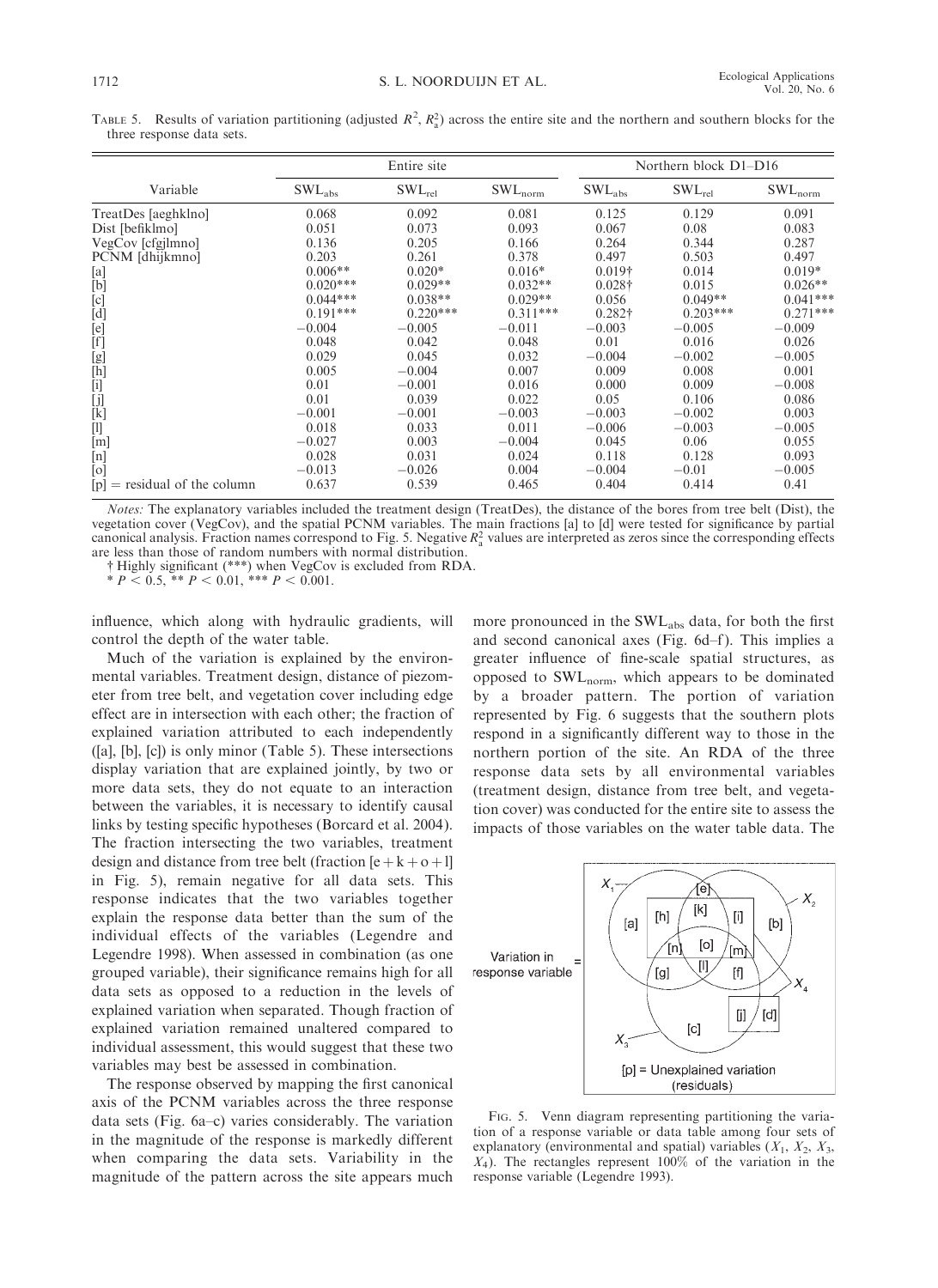TABLE 5. Extended.

|             | Southern block D17-D21 |                            |
|-------------|------------------------|----------------------------|
| $SWL_{abs}$ | $SWL_{rel}$            | $\text{SWL}_{\text{norm}}$ |
| 0.062       | 0.066                  | 0.087                      |
| 0.016       | 0.034                  | 0.027                      |
| 0.106       | 0.153                  | 0.182                      |
| 0.248       | 0.221                  | 0.19                       |
| 0.018       | $-0.001$               | 0.001                      |
| $0.052*$    | 0.04                   | 0.058                      |
| 0.001       | 0.031                  | 0.027                      |
| $0.140**$   | $0.100*$               | 0.054                      |
| $-0.011$    | $-0.005$               | $-0.01$                    |
| $-0.001$    | 0.000                  | 0.004                      |
| 0.011       | 0.012                  | 0.013                      |
| $-0.003$    | $-0.001$               | $-0.001$                   |
| 0.016       | 0.018                  | $-0.001$                   |
| 0.063       | 0.06                   | 0.072                      |
| $-0.003$    | $-0.003$               | 0.000                      |
| $-0.003$    | 0.004                  | 0.001                      |
| $-0.017$    | $-0.013$               | $-0.017$                   |
| 0.07        | 0.068                  | 0.09                       |
| $-0.018$    | $-0.007$               | $-0.007$                   |
| 0.685       | 0.699                  | 0.717                      |

response of a number of the plots appears to correspond well to the conceptual model (Fig. 1). Plots D3, D5, D14, D15, and D16 (Figs. 2 and 6) clearly and consistently identify the location of the tree belt as having a positive magnitude and those piezometers within the alley as negative. This clear delineation is also identified in the response of the 100% revegetation plots (D1 and D11) and the control piezometers. PCNM 19 (fine-scale) retained by all data sets (Table 4) clearly separates the trial site into two sections by the difference in magnitude across the site (Fig. 7). The greater magnitude exhibited by plots D17–D21 from the mean for PCNM 19 compared with the remaining plots prompted the subdivision of the site. This is corroborated by a Levene's test for homogeneity of variance of the normalized  $SWL_{rel}$  data (Fig. 8) organized by general soil types at the site: sandy soil (D5), clayey sand-dominated soil (D1 to D4 and D6 to D11), and clay rich soil (D17 to D21) ( $F = 61.9$ ,  $P < 0.001$ ).

#### Site separation

The partitioning of the site into plots D1–D16 (northern block) and D17–D21 (southern block) allowed us to reduce the truncation distances to 194.7 m and 156.1 m, respectively, thus allowing finer-scale spatial patterns to be detected. These separate analyses produced 29 and 11 PCNMs with positive eigenvalues, respectively. PCNMs with the same identification number are not the same in the three columns of Table 4. The proportion of variation explained by the PCNM variables increases for the northern block (0.497 to 0.503 alone, 0.203 to 0.271 when considering covariables) for all data sets compared to results for the entire site; whereas, this is not the case for the southern block (Tables 4 and 5).

The distribution of the significant PCNM variables for the northern block indicates the dominance of broad-scale patterns across the site, similar to the response for the entire site. This is corroborated by the results of the separate variation partitionings of the northern and southern blocks (Table 4). PCNM 3 is selected first in all three data sets because it has the highest  $R_a^2$  (Table 4 and Fig. 9) and clearly displays a sine-shaped pattern within the paddock, describing the relationship of those plots in the north and south of the site, in plots D1 and D11 (100% revegetation). Equivalent fine-scale patterns are manifest in the selection of PCNM 21, which coincides with a narrow layer of coarse sand,  $\sim$ 1 m deep, associated with an old fence line in the paddock (W. O'Sullivan, personal communication). Variation partitioning of the northern block indicates that the influence of the PCNMs remains consistently high when compared to the other explanatory variables (Table 5). However, only for the SWLnorm data set for the northern block do all explanatory variables remain significant. In Table 5, fractions [h] and [i] are very close to 0 for the northern block. Fraction [j] is a bit larger (intersection of vegetation cover [VegCov] with PCNM, with  $R_a^2$  ranging from 0.050 to 0.106); this reflects the presence of correlations between the spatial structure and vegetation cover. For the northern block, a greater amount of the variation in the data is explained (residual  $R_a^2$  ranges between 0.404 and 0.414 in Table 5), though for the southern block the residual is higher than for the whole site (residual  $R_a^2$  ranges from 0.685 to 0.717).

The first canonical axes of the PCNMs for the SWL<sub>rel</sub> and SWLnorm data sets of the northern block, controlling for the environmental variables, are positively correlated  $(R^2$  of 0.69). A similar correlation is also calculated for the first canonical axes of the PCNMs for  $SWL<sub>abs</sub>$  and  $SWL<sub>norm</sub>$  ( $R<sup>2</sup>$  of 0.65). No correlation is present between SWL<sub>abs</sub> and SWL<sub>norm</sub> for either the first or second canonical axis. An inverse correlation is observed between the second canonical axes for  $SWL_{rel}$ and SWL<sub>norm</sub> ( $R^2$  of 0.51). Within-block variability in spatial pattern and magnitude is displayed by plots D5, D7, D12, and D16 (Fig. 10a–c). The response within the remaining plots is fairly uniform in magnitude and value. This suggests that those plots displaying differences may reflect elements of the trial not assessed in this study, or as yet unrecorded environmental characteristics. The difference in the response in the control piezometers for the northern block, in the SWL<sub>abs</sub> and SWLrel data sets, can also be observed in Fig. 10d–f. Within-treatment spatial patterns are present for the second canonical axis specifically for SWL<sub>abs</sub> and  $SWL_{rel}$  (Fig. 10a, b). However, no consistent response can be identified with regard to location of the piezometers (belt or alley) within and between the three data sets. No significant relationships were observed between the environmental variables and the response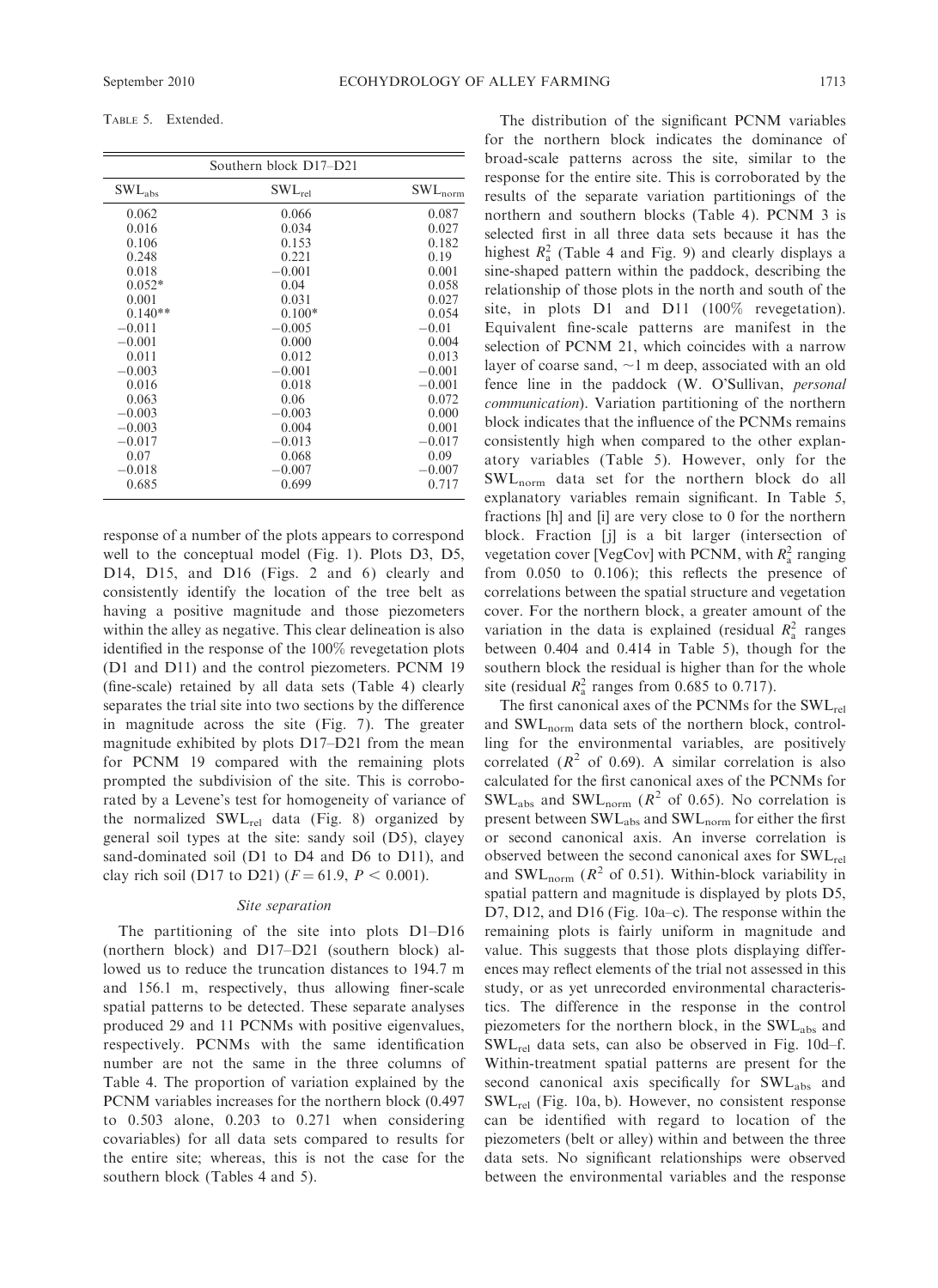

FIG. 6. Bubble maps of the (a–c) first and (d–f) second canonical axes of the partial canonical redundancy analysis (RDA) values of the Hellinger-transformed detrended static water level (SWL) data, where panels (a) and (d) are SWLabs (absolute data set), panels (b) and (e) are SWL<sub>rel</sub>, and panels (c) and (f) are SWL<sub>norm</sub>, explained by the significant principal coordinates of neighbor matrices (PCNM) variables, with the three environmental variables (treatment, distance from tree belt, and vegetation cover [VegCov]) as covariables. Each pattern represents a portion of the variation explained by the PCNM variables; adjusted  $R_a^2$  is (a)  $12.7\%$ , (b)  $11.5\%$ , and (c)  $20.9\%$ ;  $R^2$  is (d)  $28.6\%$ , (e)  $8.7\%$ , and (f)  $6.0\%$ . Solid squares represent positive values, and open squares represent negative values. The sizes of the squares are proportional to the mapped values.

data for the southern block; only the PCNM variables were significantly related to the response data (Table 4).

# **DISCUSSION**

The statistical approach chosen to analyze the longterm data set is widely applied in the field of community ecology (Legendre and Gallagher 2001, Borcard et al. 2004). It has not been applied to a similar study in the field of hydrology and agroforestry. A comparative study of geostatistics and principal coordinates of neighbor matrices has shown that similar spatial patterns can be obtained by both methods (Bellier et al. 2007).

# Implications of environmental trial variables

The current study indicates that, though treatment and distance from tree belt significantly explain a small proportion of the variation in the observed water table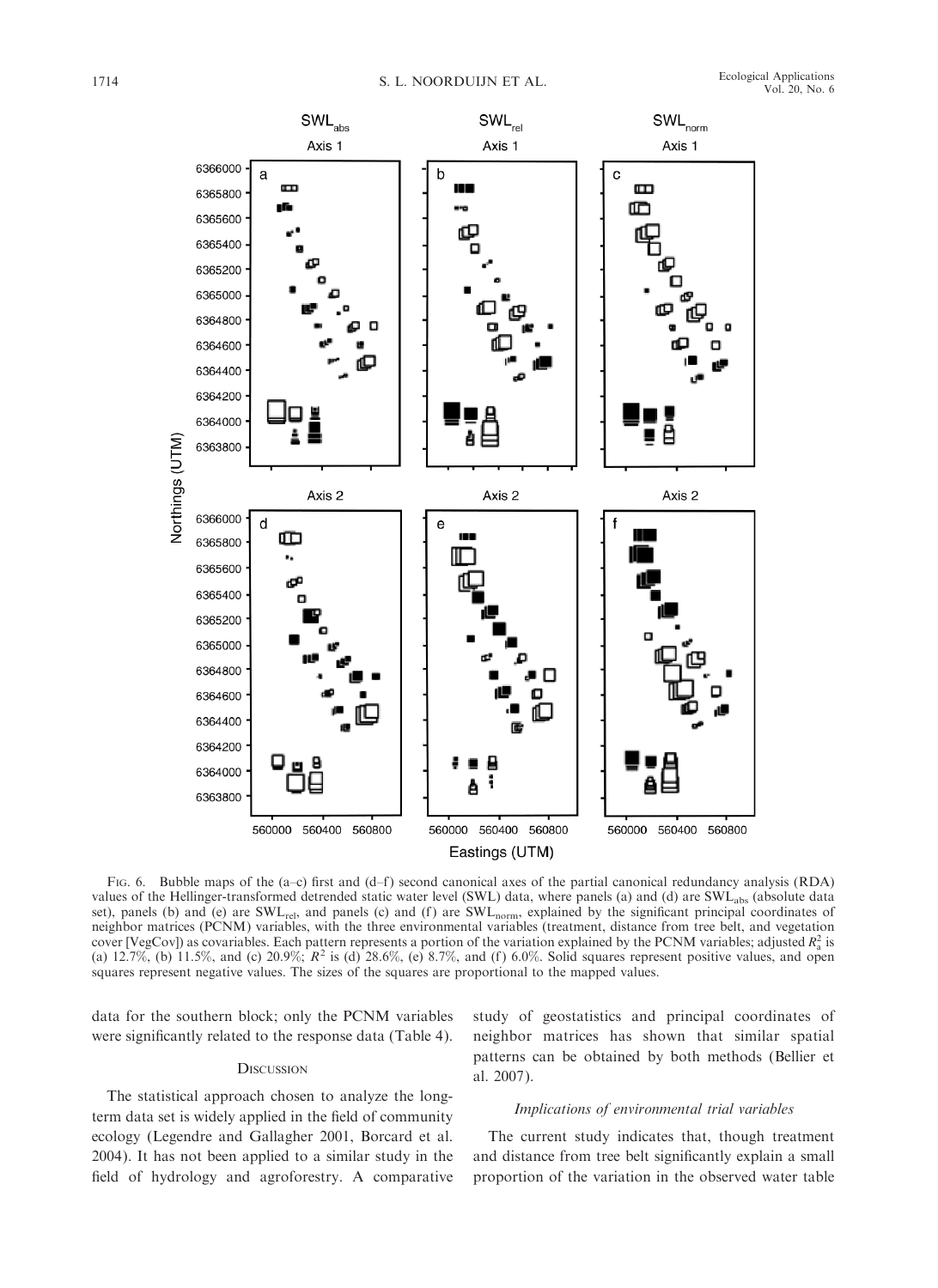

FIG. 7. Bubble maps of PCNM 19 obtained from the regular design of piezometers at the trial site. See Fig. 6 legend for explanation of symbols.

response, they do not display the causal impact identified in previous studies (Nulsen et al. 1986, Robinson et al. 2006) and expected. When fractions [a], [b], and [c] are compared, the greater proportion of variation is explained by vegetation cover. The influence of vegetation cover indicates the importance of the percentage of revegetation considered and the associated edge effect in the design of an alley farming system. The most effective form of revegetation for the control of water table depth would therefore be those with multiple narrow belts (single trees), which will increase the effective percentage of vegetation cover due to the edge effect. The intersection of vegetation cover with treatment and distance from tree belt (fractions [g], [f], and [l]; see Fig. 5) may not directly relate to an interaction; however, this can be implied. Extensive experimentation has been undertaken in the Western Australian agricultural zone of the impacts of tree belts and implications for controlling recharge, corroborating the conceptual model for revegetation with perennial woody belts (Ellis et al. 2005).

The lateral spread of the belt root zone results in competition between the perennial tree belts and the vegetation in the neighboring alley, a competition generally won by the tree belt (White et al. 2002, Oliver et al. 2005). It is this impact that may account for the low value of explained variation for distance from tree belt. This spread of roots has been known to occur to distances of 20 m from the trunk (Zohar 1985, Ellis et al. 2005), and would result in an general increase in water table depth across the plot, not just beneath the belt. This spread of roots could be  $>20$  m for many of these species (Canadell et al. 1996), and root infiltration of the piezometers was observed during sampling for this study at up to 15 m from belts. Those treatments with the greatest alley width (A and B) would, however, be expected to display a response in the water table similar to that shown in Fig. 1. The lack of such a response may be due to the design of the trial. Of the six plots of treatments A and B, only two (D12 and D16) are placed to have minimal interference (greatest



FIG. 8. Bubble maps of the first canonical axes of partial RDAs of the Hellinger-transformed detrended SWL data explained by the environmental variables (treatment, distance from tree belt, and VegCov) with the spatial PCNMs as covariables: (a) SWLabs, (b)  $SWL_{rel}$ , and (c)  $SWL_{norm}$ . See Fig. 6 legend for explanation of symbols.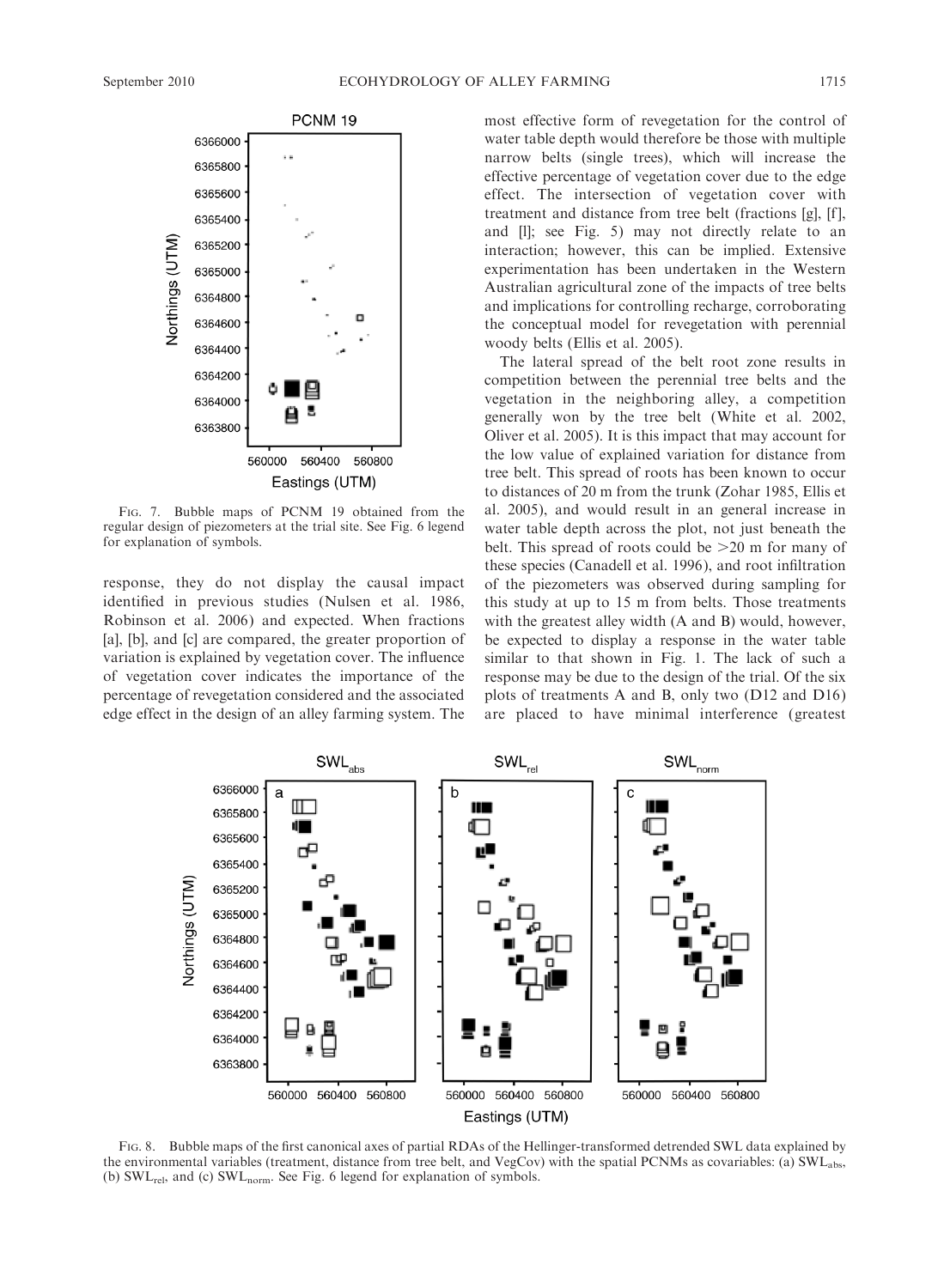

FIG. 9. Bubble maps of PCNM 1, 3, 6, 8, 17, and 21 obtained from the regular design of piezometers for plots D1–D16 (northern block) at the trial site. See Fig. 6 legend for explanation of symbols.

distance from) by adjacent plots (Fig. 2). Also, the proximity of trees to each other in wider belts may have limited their effectiveness due to competition for resources (i.e., water and nutrients). This suggests that, when designing similar trials, it is important to be aware of the scale over which to expect root extent and measure the response variable with this in mind. Separation of plots by untreated areas may have proven a better experimental design. Each enlarged plot would contain multiple transects of piezometers (both parallel and perpendicular to belts) to observe the spatial variability and extent of impact on the water table of the same treatment design. Although the design of the trial stipulates that sufficient distance between plots is allocated, proximity to plots with a higher revegetation percentage and/or multiple belts may influence the water table response of nearby plots, not necessarily only due to the lateral extent of the roots, but also by the creation

of potential storage zone in the unsaturated zone beneath the belt(s). The majority of previous research has focused on single belts or one specific design with one transect of piezometers; therefore, the assumption regarding the design of the experiment may have been incorrect.

The use of soil water as a resource by vegetation will influence changes in the hydrological balance of a system. Research has shown that woody perennials will hydraulically redistribute soil water from the surface soils to those deeper in the profile via tap roots (Burgess et al. 1998, 2001) and preferential flow paths (Nulsen and Baxter 1986). White et al. (2002) found that trees can capture and redistribute up to 31 mm of water during the winter season; this presents an issue for the associated crop growth during this period. It is this movement of water within the soil profile that may impact the morphology of the water table. The capture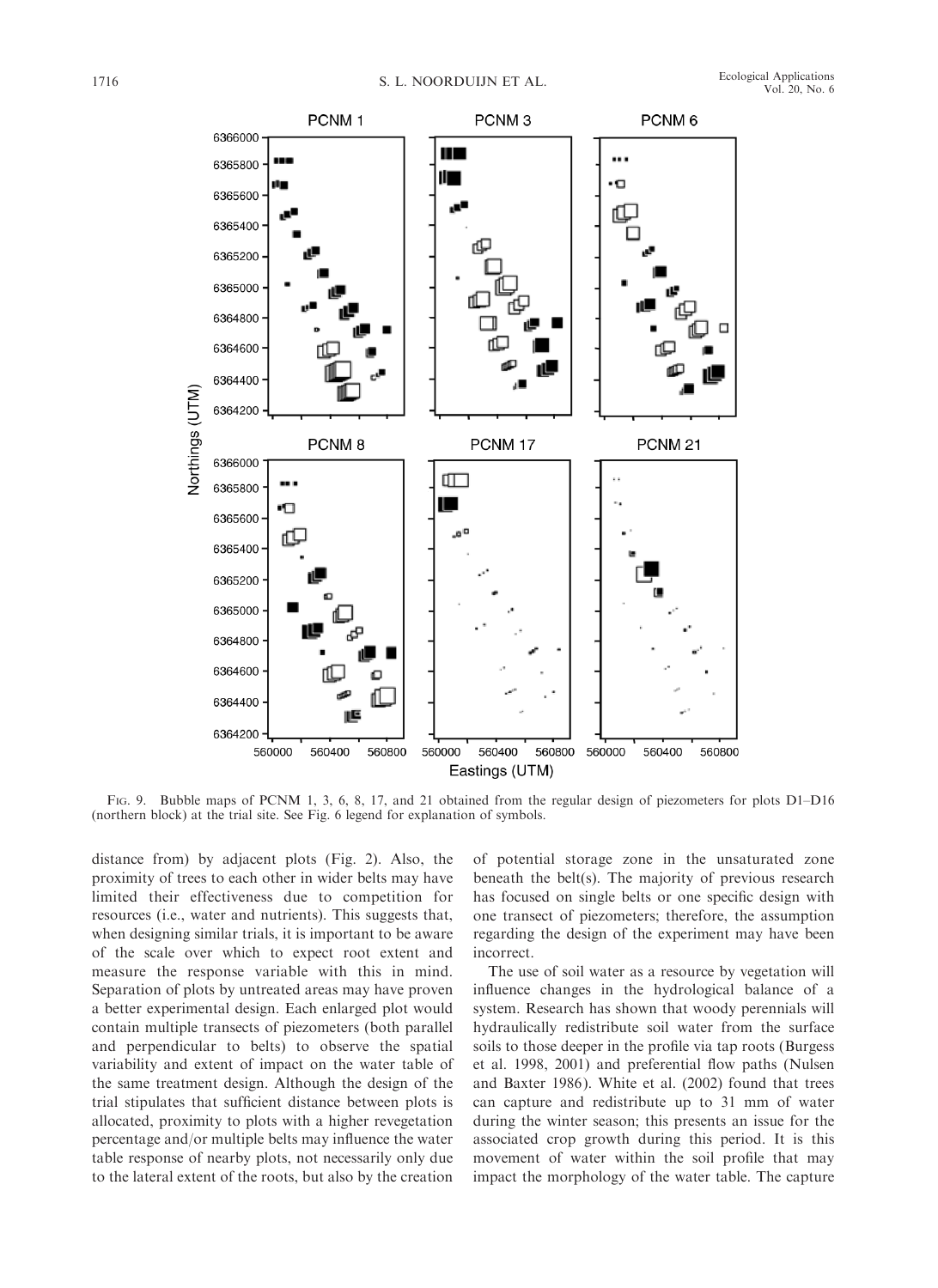

FIG. 10. Bubble maps of the first  $(a-c)$  and second  $(d-f)$  canonical axes of partial RDAs of the Hellinger-transformed detrended SWL data explained by significant PCNM variables, with the three environmental variables (treatment, distance of piezometers from tree belt, and VegCov) as covariables: analysis of (a, d)  $SWL_{abs}$ , (b, e)  $SWL_{rel}$ , and (c, f)  $SWL_{norm}$ . Each pattern represents a portion of the variation explained by the PCNM variables;  $R_a^2$  is (a) 19.1%, (b) 10.1%, (c) 11.1%, and  $R^2$  is (d) 26.8%, (e)  $8.7\%$ , and (f)  $12.5\%$ . See Fig. 6 legend for explanation of symbols.

and subsequent redistribution of winter rainfall from the alley could result in a higher water table beneath the belt; the increased water store beneath the belt during the hot summer months would help maintain the water table to an accessible depth. This is obviously a distinctly complicating factor and suggests that the conceptual model may be somewhat flawed, i.e., that water table drawdown will be greatest under the belt. Further assessment of this impact, by undertaking a water balance analysis on a plot by plot basis, may prove informative.

Consideration of the water quality is also necessary to assess whether tree belts utilize groundwater for transpiration as a resource or simply rely on precipitation (Archibald et al. 2006). If the trees rely solely on precipitation, then any drop of groundwater level only result from recharge reduction. Prior to establishment, the water table was  $\leq$  2 m BGL and often at the surface, soil salinity within 2 m of the surface ranged between 2–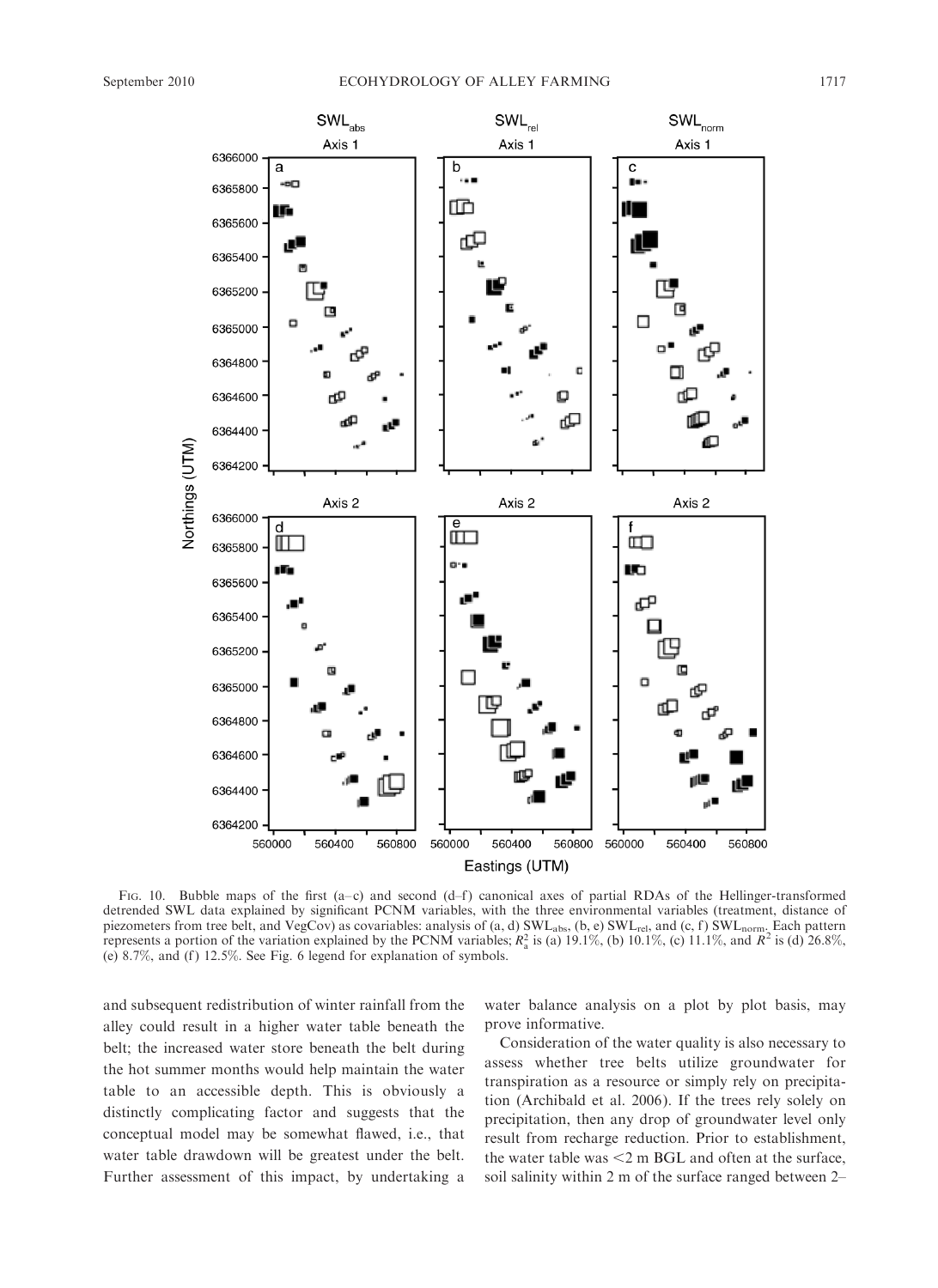149 mS/m, groundwater pH ranged between 3 to 5, and electrical conductivity between 22.1–45.9 mS/cm. Research has confirmed that growth rates for trees established over shallow, saline water tables in low rainfall zones are low (Greenwood et al. 1985). The relatively good quality of the groundwater accessible by the tree belts at this site suggests that this resource could be used when required, but fresher rainfall derived recharge would be a preferential water source.

The effect of surface topography can also impact water table response. Although within-treatment topography is minimal (typically  $\pm 10-50$  mm), designs of such systems need to take surface elevation into account. Utilization of microtopographic variation in agriculture and agroforestry site design is used to aid the management and application of resources to enable maximum output to be achieved (Cramer et al. 2004). The high proportion of variation explained by the environmental variables for the  $SWL_{norm}$  data sets highlights the importance of minor topographic variations on a small scale (between piezometers). The trend in water table response observed in the raw SWLrel data set (Fig. 3) demonstrates an increase in the range of the data one year post-trial establishment. Although the water table surface roughly mirrors the topography at this site, this increase in range is not observed in the raw SWLabs, indicating the spatial variability in the water table response. The general design of an alley farming system would involve placement of tree belts along topographic and groundwater contours (White et al. 2002) much the same as naturally forming banded structure (d'Herbès et al. 2001). The design of this trial has placed the belts for plots D1–D16 almost perpendicular to the topographic contours (see Fig. 1), and plots D17–D21 are orientated to a greater advantage for the capture of overland flow. This distinction in the design may have attributed to the selection of PCNM 19 for all data sets, which identifies a difference in the magnitude of the pattern for plots D1–D16 and D17– D<sub>21</sub>.

The placement of tree belts, as a means to control recharge and reduce the negative impacts of surface water, has been shown to impact on the water table. Therefore, observation of the water table should help to delineate the impact of such belts as opposed to unplanted areas; however, as discussed above, trial design needs to better reflect the site morphology and physiology of the belt vegetation type. Research of the impacts of the alley farming has identified its potential to aid in the re-establishing the water balance (Lefroy and Stirzaker 1999, Knight et al. 2002, Ellis et al. 2005, Lefroy et al. 2005). Ellis et al. (2005) finds that tree belts of 4–8 m in width can reduce recharge by 60% of that which occurs under conventional crops in South Australia, and White et al. (2002) observed that 8-m tree belts will reduce recharge to 5 mm/yr in Ucarro, Western Australia. However, financial restrictions will limit the amount of land available for revegetation; in a modeling study by Cooper et al. (2005), only 0.4–1.2% was applied as woody perennial cover due to this constraint. This needs to be refined and the potential implementation across all regions optimized. With the increased importance of the biofuels, optimizing agroforestry becomes even more important as belts of trees may become a source of biofuel in their own right (Bartle et al. 2007). Rather than the conversion of 100% of food-producing areas to biofuel production, a smaller percentage may still yield valuable energy resources, while allowing food production to continue.

# Implications of spatial variables

The spatial PCNM variables contribute a large proportion to the explained variation for all explanatory variables at the site. The high value of the residual variation (fraction [p]) suggests that the overall importance of the spatial PCNM variables is to some degree limited. The indiscriminate pattern displayed by the combined PCNM variables may display the influence of an explanatory variable not yet identified. The selection of PCNM 21 for northern block would suggest that physical parameters such as soil type may be important and similarly with the selection of PCNM 19 for the entire site. This suggests that further detail of more variables is required to increase the proportion of explained variation within the water table response data.

# **CONCLUSIONS**

The application of statistical techniques predominantly applied within the field of community ecology has been shown to be effective at identifying the impacts of this alley farming trial on the water table depth. Variation partitioning, principal coordinates of neighbor matrices (PCNM), and canonical redundancy analysis (RDA) have been successful at distinguishing between trial effects and site spatial autocorrelation. The amount of explained variation in the water table response attributed to the effects of the trial, i.e., treatment design, distance from tree belt, and vegetation cover (including 3 m edge effect) are significant for the absolute, relative, and normalized data sets. However, the proportion of variation explained by these variables is small. The spatial PCNM variables explain the largest portion of variation within the data, but no coherent pattern emerges that can be related to any physical parameter currently known at the site.

The fine-scale PCNM for the entire site identified a disparity between the southern and northern plots; accordingly, the site was divided and statistical analyses re-applied to each section. The proportion of explained variation attributed to the environmental variables increased for the northern sub division (plots D1– D16), but not for the southern subdivision (D17–D21). This suggests that the southern plots are, to a greater extent, under the influence of variables not considered in this study. The environmental variables display high degree of intersection, i.e., they share a large proportion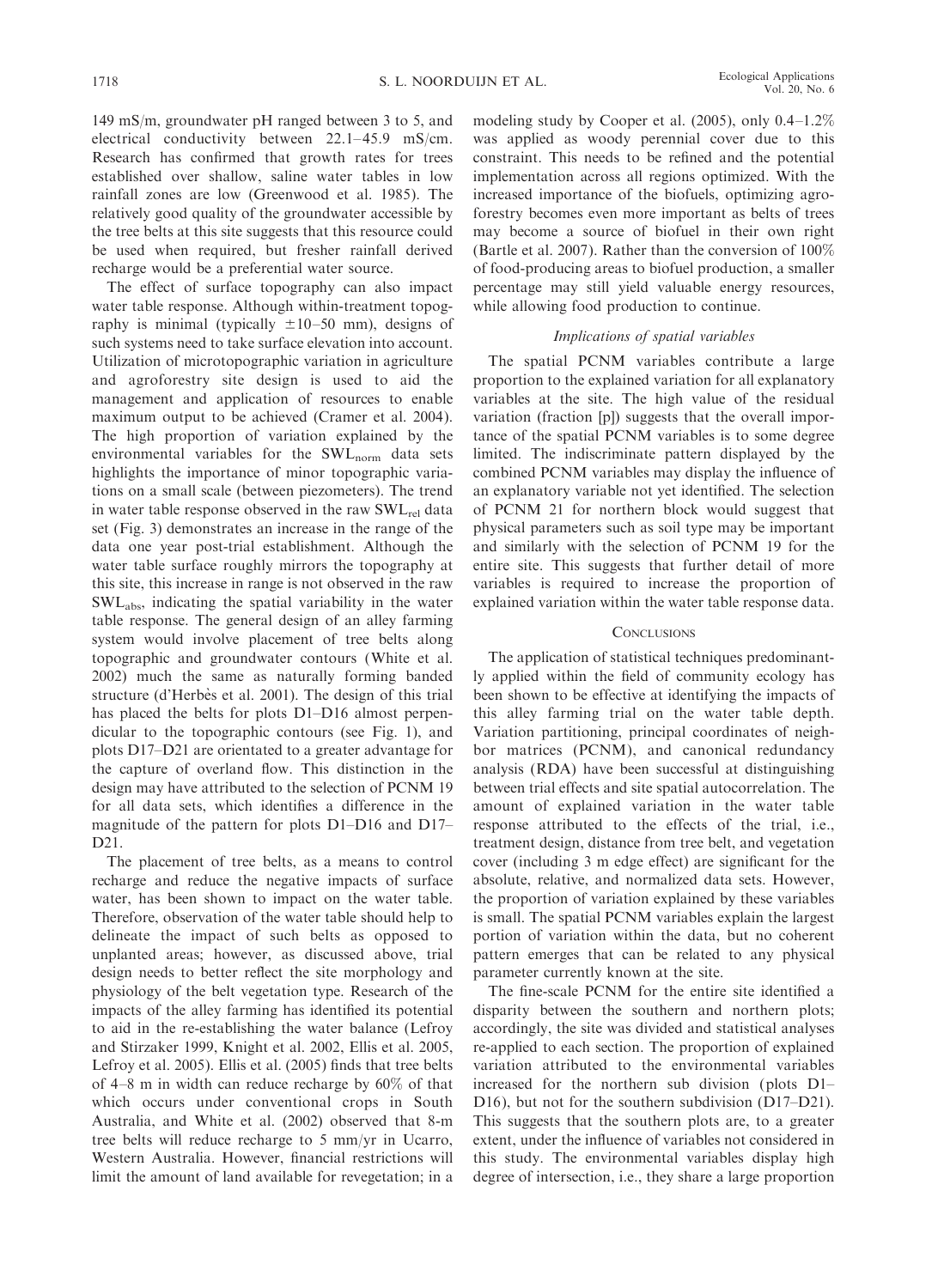of their variation, but this need not imply an interaction between the variables. However, previous research has shown how tree belts effect the water table (Ellis et al. 2005, Oliver et al. 2005, Robinson et al. 2006).

The low value of the explained variation could possibly arise from a number of factors including trial design, redistribution of soil water, and lateral root development from the tree belts interfering with neighboring plots. Site heterogeneity and associated variables not included in this study may link to the high value of unexplained variation across all data sets.

The overall results of the analysis of the long-term data set has identified that the placement of tree belts within the landscape will have an impact on the water table, but that the current study can only attribute a small amount of the variation to this impact.

## **ACKNOWLEDGMENTS**

Thanks to G. and F. Davenport for use of the site. The Department of Environment and Conservation is acknowledged for the funding field work and access to the data. Thanks to Wayne O'Sullivan and John Bartle; their help and advice has been invaluable. Saskia Noorduijn acknowledges financial support from the Centre for Groundwater Studies, Centre of Ecohydrology, and The Aquatic Ecology and Ecosystem Studies Group, School of Environmental Systems Engineering.

#### LITERATURE CITED

- Anderson, M., and P. Legendre. 1999. An empirical comparison of permutation methods for tests of partitional regression coefficients in a linear model. Journal of Statistical Computation and Simulation 62:271–303.
- Archibald, R. D., R. J. Harper, J. E. D. Fox, and R. P. Silberstein. 2006. Tree performance and root-zone salt accumulation in three dryland Australian plantations. Agroforestry Systems 66:191–204.
- Ayyad, M. A. 2003. Case studies in the conservation of biodiversity: degradation and threats. Journal of Arid Environments 54:165–182.
- Bartle, J. B. 1999. The new hydrology: new challenges for landcare and tree crops. Washington State Landcare Conference, Esperance, Washington, USA.
- Bartle, J., G. Olsen, D. Cooper, and T. Hobbs. 2007. Scale of biomass production from new woody crops for salinity control in dryland agriculture in Australia. International Journal of Global Energy Issues 27:115–137.
- Bellier, E., P. Monestiez, J.-P. Durbec, and J.-N. Candau. 2007. Identifying spatial relationships at multiple scales: principal coordinates of neighbour matrices (PCNM) and geostatistical approaches. Ecography 30:385–399.
- Bird, P. R., J. J. Lynch, and J. M. Obst. 1994. Effect of shelter on plant and animal production. Animal Production in Australia 15:270–273.
- Borcard, D., and P. Legendre. 2002. All-scale spatial analysis of ecological data by means of principal coordinates of neighbour matrices. Ecological Modelling 153:51–68.
- Borcard, D., P. Legendre, C. Avois-Jacquet, and H. Tuomisto. 2004. Dissecting the spatial structure of ecological data at multiple scales. Ecology 85:1826–1832.
- Bouwer, H., and R. C. Rice. 1976. A slug test for determining hydraulic conductivity of unconfined aquifers with completely or partially penetrating wells. Water Resources Research 12:423–428.
- Brown, A. E., L. Zhang, T. A. McMahon, A. W. Western, and R. A. Vertessy. 2005. A review of paired catchment studies for determining changes in water yield resulting from alterations in vegetation. Journal of Hydrology 310:28–61.
- Burgess, S. S. O., M. A. Adams, N. C. Turner, and C. K. Ong. 1998. The redistribution of soil water by tree root systems. Oecologia 115:306–311.
- Burgess, S. S. O., M. A. Adams, N. C. Turner, D. A. White, and C. K. Ong. 2001. Tree roots: conduits for deep recharge of soil water. Oecologia 126:158–165.
- Canadell, J., R. B. Jackson, J. R. Ehleringer, H. A. Mooney, O. E. Sala, and E.-D. Schulze. 1996. Maximum rooting depth of vegetation types at the global scale. Oecologia 108:582– 595.
- Clarke, C. J., R. J. George, R. W. Bell, and T. J. Hatton. 2002. Dryland salinity in south-western Australia: its origins, remedies, and future research directions. Australian Journal of Soil Research 40:93–113.
- Connor, D. J. 2004. Designing cropping systems for efficient use of limited water in southern Australia. European Journal of Agronomy 21:419–431.
- Cooper, D., G. Olsen, and J. Bartle. 2005. Capture of agricultural surplus water determines the productivity and scale of new low-rainfall woody crop industries. Australian Journal of Experimental Agriculture 45:1369–1388.
- Cramer, V. A., and R. J. Hobbs. 2002. Ecological consequences of altered hydrological regimes in fragmented ecosystems in southern Australia: impacts and possible management responses. Austral Ecology 27:546–564.
- Cramer, V. A., R. J. Hobbs, L. Atkins, and G. Hodgson. 2004. The influence of local elevation on soil properties and tree health in remnant eucalypt woodlands affected by secondary salinity. Plant and Soil 265:175–188.
- d'Herbès, J.-M., C. Valentin, D. J. Tongway, and J.-C. Leprun. 2001. 1. Banded vegetation patterns and related structures. Pages 1–19 in D. J. Tongway, C. Valentin, and J. Seghiere, editors. Banded vegetation patterns in arid and semiarid environments: ecological processes and consequences for management. Springer-Verlag, New York, New York, USA.
- Dray, S., P. Legendre, and P. R. Peres-Neto. 2006. Spatial modelling: a comprehensive framework for principal coordinate analysis of neighbour matrices (PCNM). Ecological Modelling 196:483–493.
- Droppelmann, K., and P. Berliner. 2003. Runoff agroforestry: a technique to secure the livelihood of pastoralists in the Middle East. Journal of Arid Environments 54:571–577.
- Eastham, J., P. R. Scott, R. A. Steckis, A. F. M. Barton, L. J. Hunter, and R. J. Sudmeyer. 1993. Survival, growth and productivity of tree species under evaluation for agroforestry to control salinity in the Western Australian wheatbelt. Agroforestry Systems 21:223–237.
- Ellis, T., T. Hatton, and I. Nuberg. 2005. An ecological optimality approach for predicting deep drainage from tree belts of alley farms in water-limited environments. Agricultural Water Management 75:92–116.
- Ellis, T. W., S. Leguedois, P. B. Hairsine, and D. J. Tongway. 2006. Capture of overland flow by a tree belt on a pastured hillslope in south-eastern Australia. Australian Journal of Soil Research 44:117–125.
- Ferdowsian, R., D. J. Pannell, C. Mccaron, A. Ryder, and L. Crossing. 2001. Explaining groundwater hydrographs: Separating atypical rainfall events from time trends. Australian Journal of Soil Research 39:861–875.
- Froend, R. H., S. A. Halse, and A. W. Storey. 1997. Planning for the recovery of Lake Toolibin, Western Australia. Wetlands Ecology and Management 5:73–85.
- George, R. J., D. J. Mcfarlane, and M. F. Lewis. 1991. A review of recharge and implications for management in saline agricultural catchments, Western Australia. Proceedings of the International Hydrology and Water Resource Symposium, Perth, Australia.
- George, R. J., D. J. Mcfarlane, and R. A. Nulsen. 1997. Salinity threatens the viability of agriculture and ecosystems in Western Australia. Hydrogeology Journal 5:6–21.